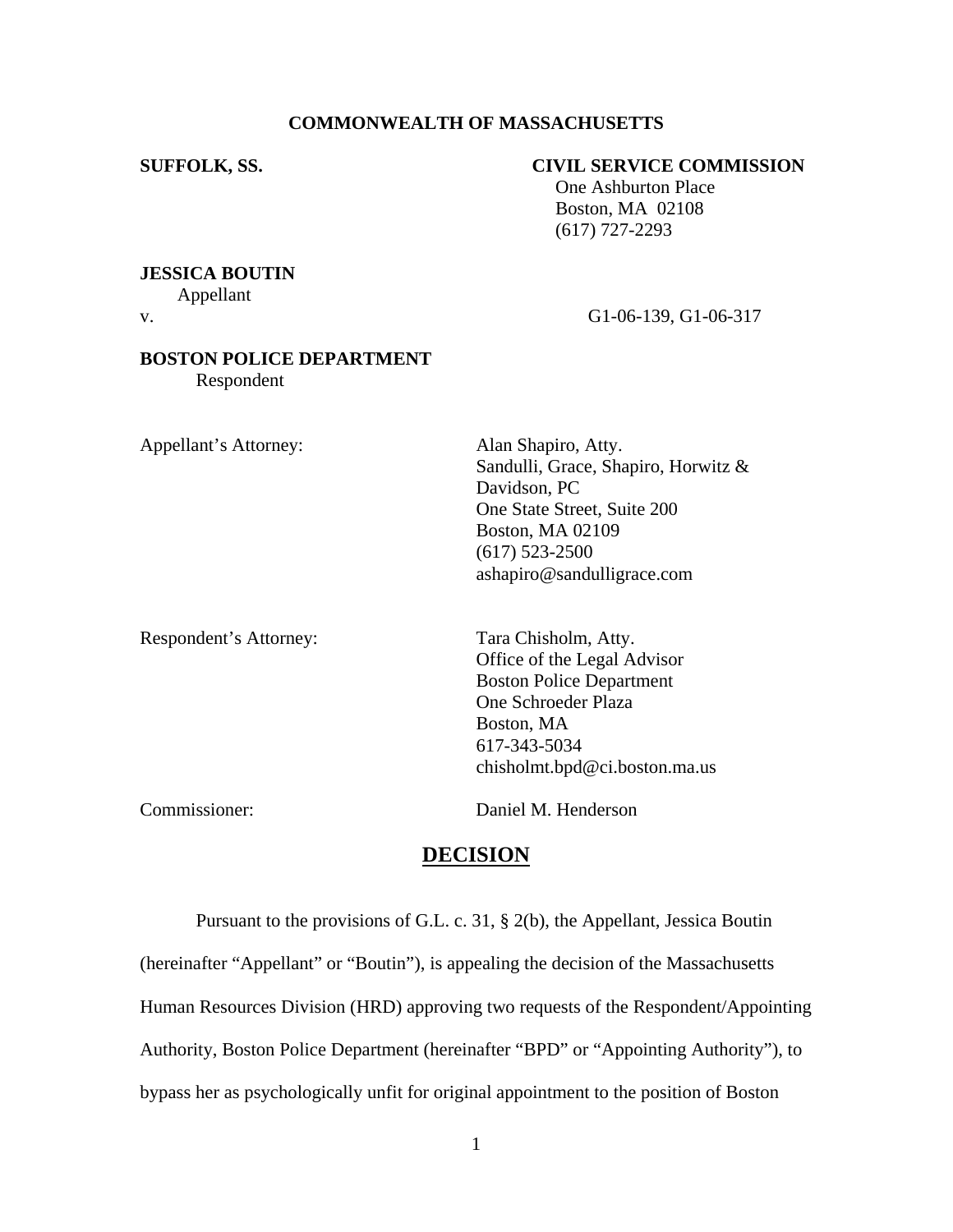police officer. A full hearing was held by the Commission on January 8, 2008, at the offices of the Civil Service Commission. BPD called one expert witness. The Appellant testified on her own behalf and called one expert witness. Four tapes were made of the hearing, which were subsequently transcribed into a stenographic record of 298 pages. Ten (10) exhibits were entered into the record. Both parties submitted post-hearing briefs.

### FINDINGS OF FACT:

 Based on the documents entered into evidence as Exhibits 1 through 10, and the testimony of Julia M. Reade, MD, Mark Schaefer, PhD, and the Appellant, Jessica Boutin, I make the findings of fact set forth below:

- *1.* The Appellant's name appeared on Certification #251238 for the position of Boston Police officer. (Exhibit. 1)
- *2.* The Appellant applied for a position with the Boston Police Department and met with the Department's Recruit Investigations Unit. She provided the Department with her Student Officer Application and numerous other documents, including three "Personal Letter of Reference Forms"*,* a "Life Relationship" Form*,* and three "Supervisor Forms". (Ex. 1)
- 3. Sergeant Detective Joseph Harris of the Boston Police Department Recruit Investigations Unit undertook the investigation into the Appellant's background. (Ex. 1)
- 4. The Department extended a conditional offer of employment to the Appellant,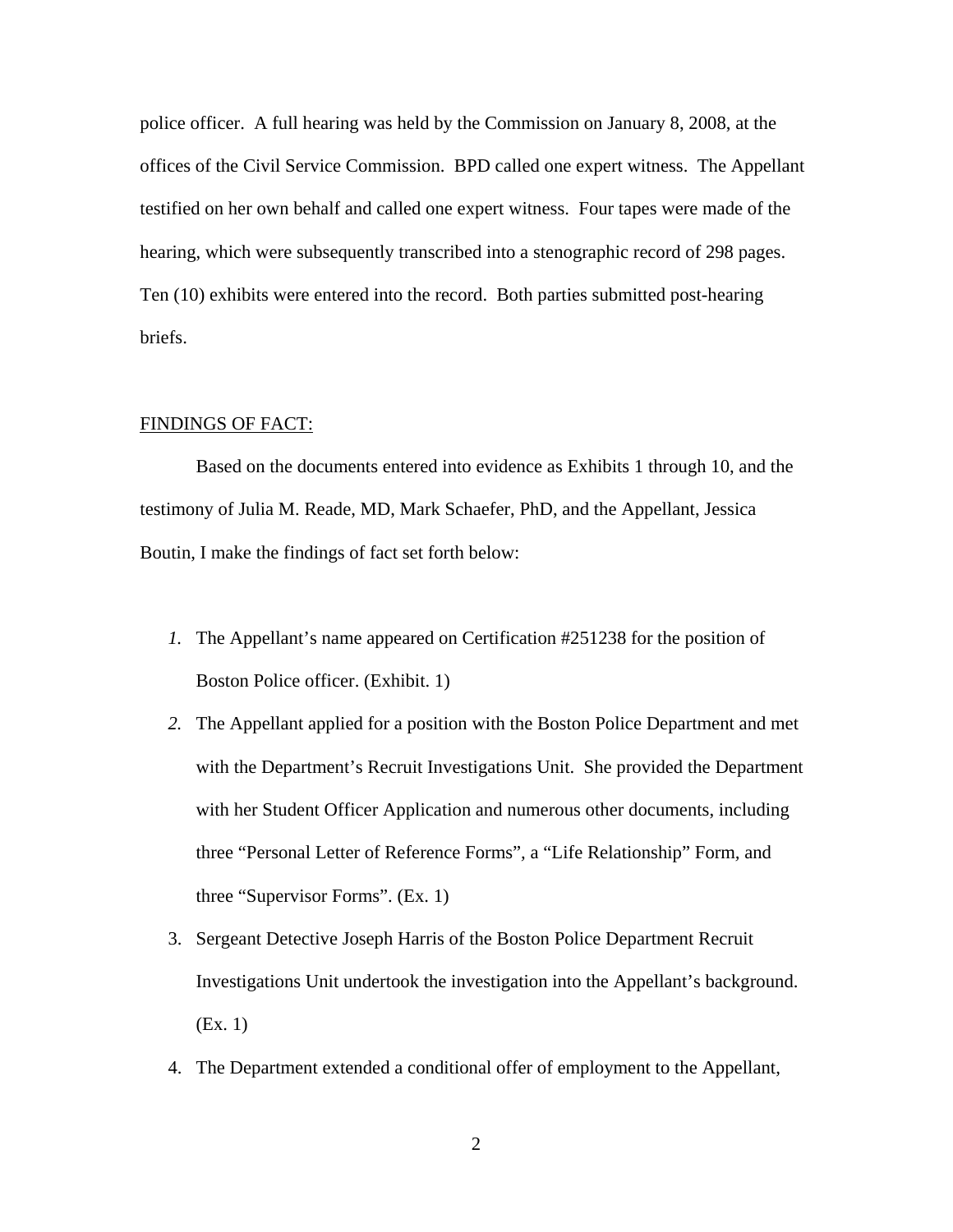conditioned upon her successful completion of the medical and psychological screening component of the hiring process. (Ex. 1)

- 5. Ms. Boutin is a native and life-time resident of Boston, Massachusetts, who was born on December 11, 1977, and thus was 27 years old at the time of her first of four bypasses. (Exhibit 1)
- 6. Ms. Boutin was raised in South Boston by her parents. Her mother was very strict and her father had a problem with alcohol, but had ceased drinking about four or five years before Ms. Boutin began interviewing to become a Boston Police Officer. (Boutin Testimony at  $260, 263^1$  $260, 263^1$ ; Schaefer Testimony at 170). There is no evidence of any domestic violence in her family. (Boutin Testimony at 280).
- 7. Ms. Boutin attended Archbishop Williams High School, from which she graduated in 1995. She attained an Associate's Degree in Criminal Justice from Quincy College in 1997. (Boutin Testimony at 243; Ex's 1-4, BPD Student Officer Application, at 4)
- 8. When she was 15 or 16, the Appellant and two others were "arrested" in front of her high school when she protected her sister in a confrontation with students from another school. The Football players and some students from another high school came to Archbishop Williams to start a fight. She went before a Clerk/Magistrate and no criminal process issued. She was not represented by counsel. She was suspended from school for one day but the suspension is not on her school record. (Boutin Testimony at 255).
- 9. The Appellant worked for First State Management Group from February, 1998, to May, 2000. She functioned as the assistant to the first vice president of

 $\overline{a}$ 

<span id="page-2-0"></span><sup>&</sup>lt;sup>1</sup> References are to page numbers of the stenographic transcript of the hearing.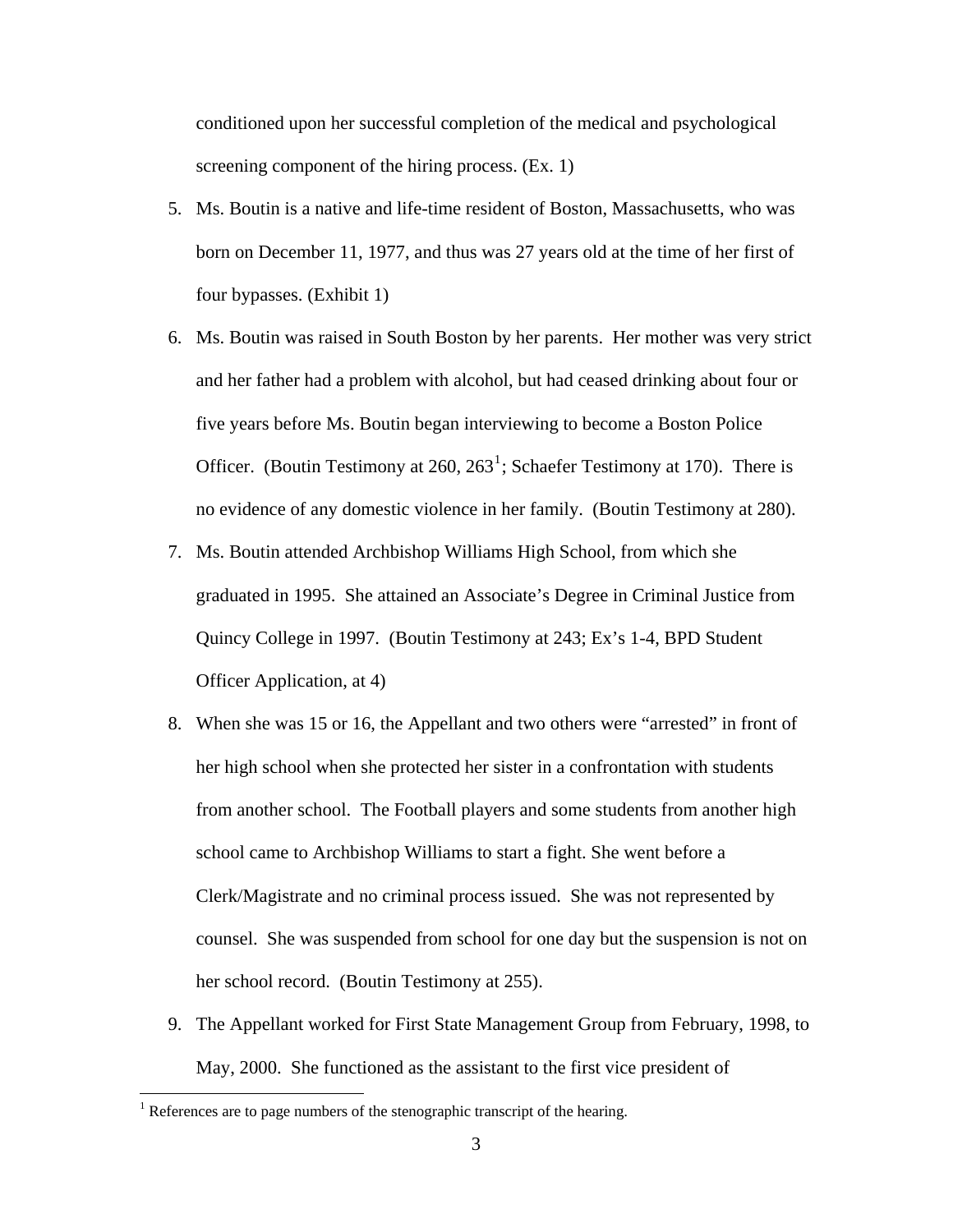professional liability. (Ex's 1-4, BPD Student Officer Application at 9; Boutin Testimony at 252).

- 10. Ms. Boutin began employment as a Boston Police Cadet in the Boston Police Department in May, 2000. During her three years as a Cadet, she was assigned to the Bureau of Field Services for six months, Traffic Division for six months, Station B-3 for six months, and Juvenile Detention in Station A-1 for 1 ½ years. In the Bureau of Field Services, she performed office/clerical duties and at times drove the Superintendent to meetings. Assigned to Traffic, she directed traffic. In that capacity she dealt daily with the public, which at times did not follow her instructions. Without a legal right to stop an offender, she called the Lieutenant in charge when necessary. People frequently asked her for directions and complained about the traffic. For her six-month stint in B-3, Ms. Boutin worked at the front desk, took reports involving issues such as missing persons, stolen vehicles, and anything else the Captain needed done. She was normally at the front desk in B-3 by herself, taking 25-30 reports per day from the public. (Boutin Testimony at 246-249).
- 11. When assigned as a Cadet to the Juvenile Division, at BPD Station A-1, the Appellant worked 10 p.m. to 10 a.m. shifts in-taking and overseeing juvenile prisoners. She took in the prisoners, brought them to their room, explained procedures to them, brought them to shower and change into the required uniform, and then directed them to bed. There was no police officer oversight. Supervision came from a civilian. (Boutin Testimony at 250-252).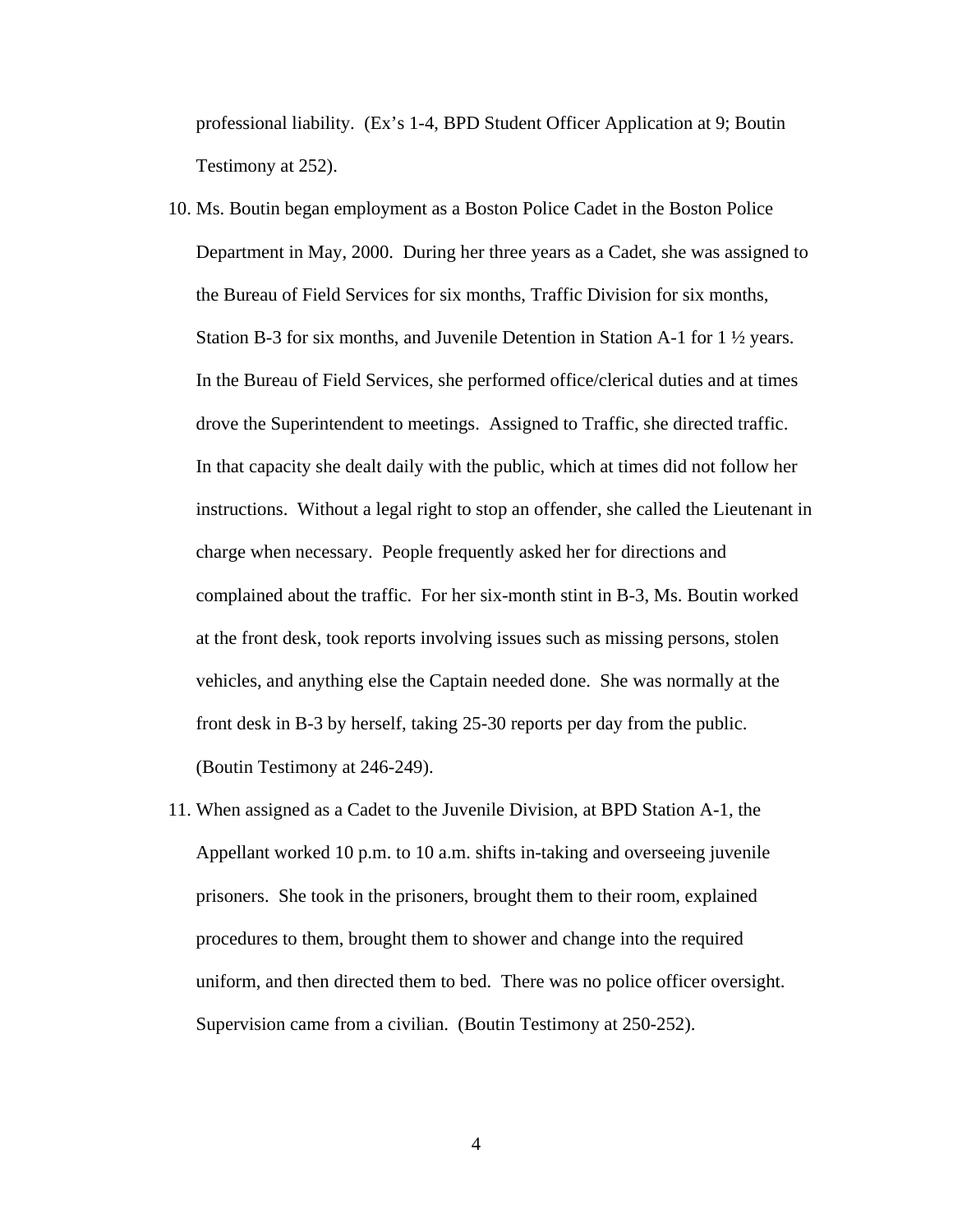- 12. After finishing the Cadet program in July, 2003, Ms. Boutin began working as a clerk in the City of Boston Registry Division, where she responds to public requests for birth certificates and answers questions from the public at a public window in Boston City Hall four days per week, from 9 a.m. to 4 p.m., and she performs administrative functions on Wednesdays, when the public windows are closed. At times, she is confronted by angry, frustrated citizens when legal considerations prevent her from issuing the data they request. (Boutin Testimony at 243-245)
- 13. Since 1992, except for her years as a Cadet, Ms. Boutin has worked a second job at Sullivan's, a hot dog/hamburger eatery at Castle Island in South Boston. During the busy months, May through October, she works three nights and all day Saturday's. Between her two jobs, she works seventy (70) hours per week. (Boutin Testimony at 243, 252-254).
- 14. At no time has Ms. Boutin received any discipline, been fired, or in any way negatively criticized for any of her work on any of her jobs. Despite dealing with the public in many capacities (Cadet, Registry clerk, cook), her employment record is impeccable. (Boutin Testimony at 245, 252, 254).
- 15. Ms. Boutin lived at her parents' home in South Boston until November, 2006. On her Cadet salary of \$300/week, she was unable to afford to move out. She at times argued with her parents over petty issues, but, as she explained when asked by Dr. Julia Reade, she did not throw things in anger; she answered "No, I'm just a yeller." (Boutin Testimony at 264).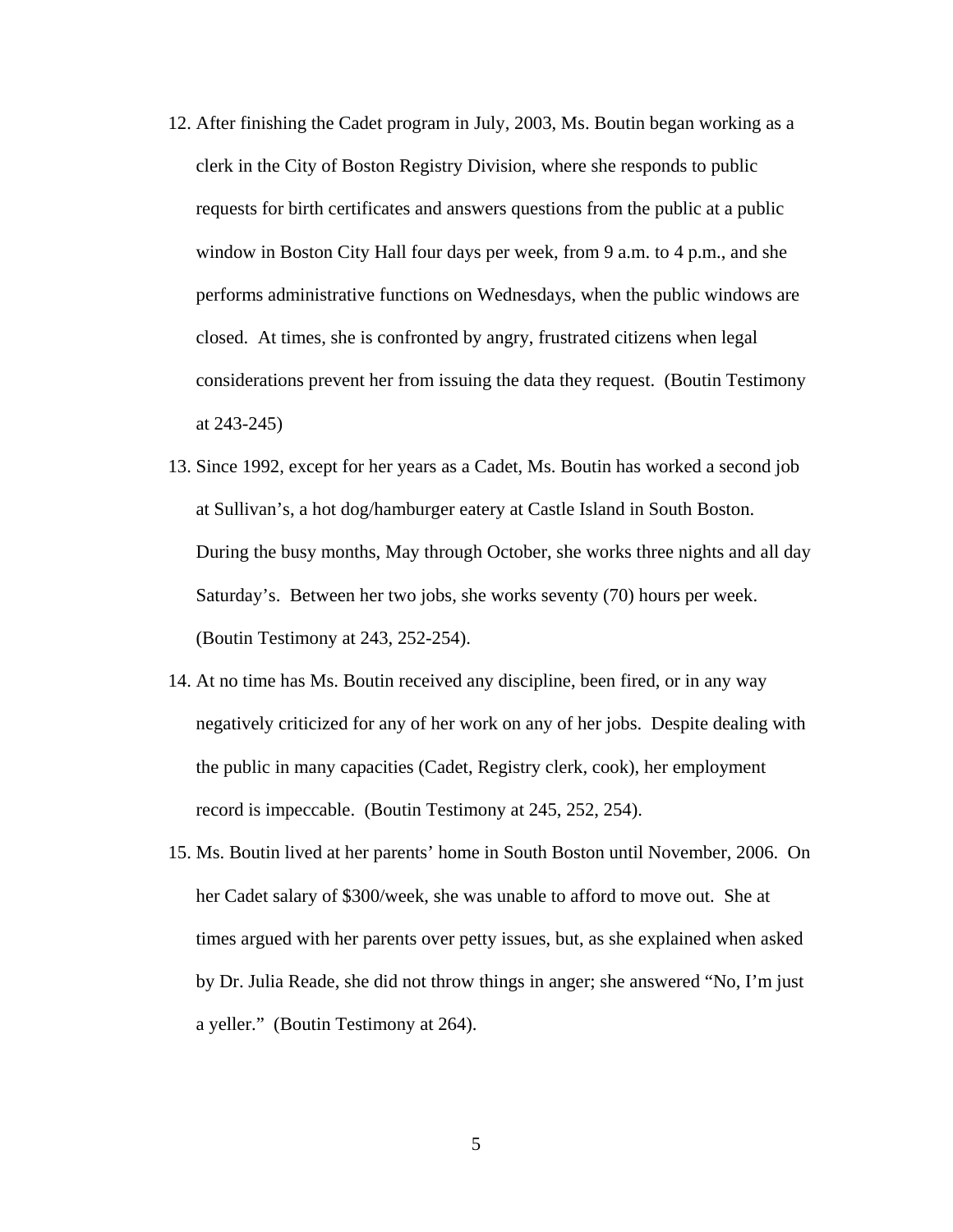- 16. In 2005, the Appellant was cited for a failure to stop at a stop sign in South Boston. Upon her appeal, she was found not at fault. (Boutin Testimony at 256). In 2003, she was in a car accident which did not result in her being surcharged. (Boutin Testimony at 257).
- 17. Prior to the application process to become a Boston Police Officer, the Appellant had never been diagnosed with a mental disorder nor sought treatment from a mental health provider. (Boutin Testimony at 296)

#### Appellant's Application for Appointment as a Boston Police Officer

- 18. Ms. Boutin's name appeared on HRD Certification No. 250086, issued in response to BPD's requisition of a list for original appointment to the BPD. [Ex. 1]. Despite qualifying for the position in all other respects, Ms. Boutin was bypassed for the position on November 30, 2005, based on the results of a psychological screening, which had been conducted by Dr. Marcia Scott and Dr. Julia Reade. (Ex. 1).
- 19. Ms. Boutin was stunned by the news of her bypass, but did not appeal it because, within a matter of days, she received information that she was again being processed for the position. (Boutin Testimony at 265).
- 20. On April 3, 2006, Ms. Boutin was again bypassed for failure to pass the psychological review, as part of HRD Certification No. 251238. Again, the bypass was based on the opinions of Dr.'s Scott and Reade. (Ex. 2). Ms. Boutin did appeal this second bypass, which was docketed as G1-06-139.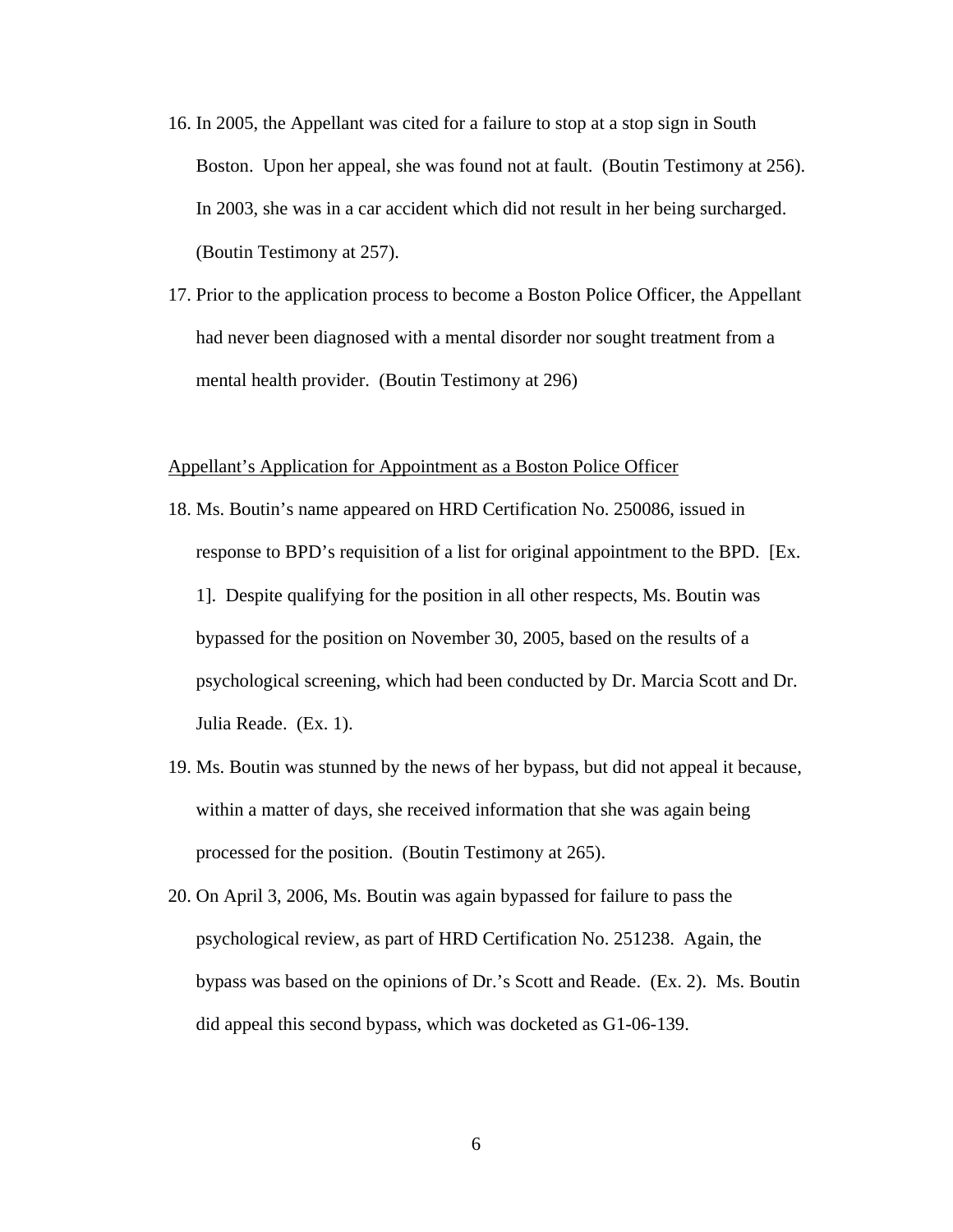- 21. On January 19, 2007, Ms. Boutin was again bypassed for failure to pass the psychological review, as part of HRD Certification No. 260618. Again, the bypass was based on the opinions of Dr.'s Scott and Reade. (Ex. 3). Ms. Boutin did not appeal this third bypass.
- 22. On September 17, 2007, Ms. Boutin was bypassed for a fourth time for failure to pass the psychological review, as part of HRD Certification No. 270048. Again, the bypass was based on the opinions of Dr.'s Scott and Reade. (Ex. 4). Ms. Boutin did appeal this fourth bypass, which was docketed as G1-07-317.
- 23. In each bypass, the process was essentially similar, generally following the procedures set out in the Boston Police Department Proposed Psychological Screening Plan. (Ex. 5). Ms. Boutin, on each processing, took the Minnesota Multiphasic Personality Inventory-2 (MMPI-2) and Personality Assessment Inventory (PAI) psychological tests. She was interviewed first by Dr. Scott, then by Dr. Reade. (Ex.'s 1-4).
- 24. Dr. Scott is a licensed psychiatrist in private practice with over 50 years experience. She has worked for the BPD for over eight years as its first level psychological screener. (Ex. 7).
- 25. Dr. Reade is a licensed psychiatrist in private practice with over twenty years' experience and is Board Certified in General Psychiatry and Forensic Psychiatry. Dr. Reade has served as the BPD second-level psychological screener for approximately 10 years. She has consulted for other police departments in Massachusetts, but, besides Boston, has only performed pre-hire screenings for approximately five Environmental Police Officers. (Reade Testimony at 114-115;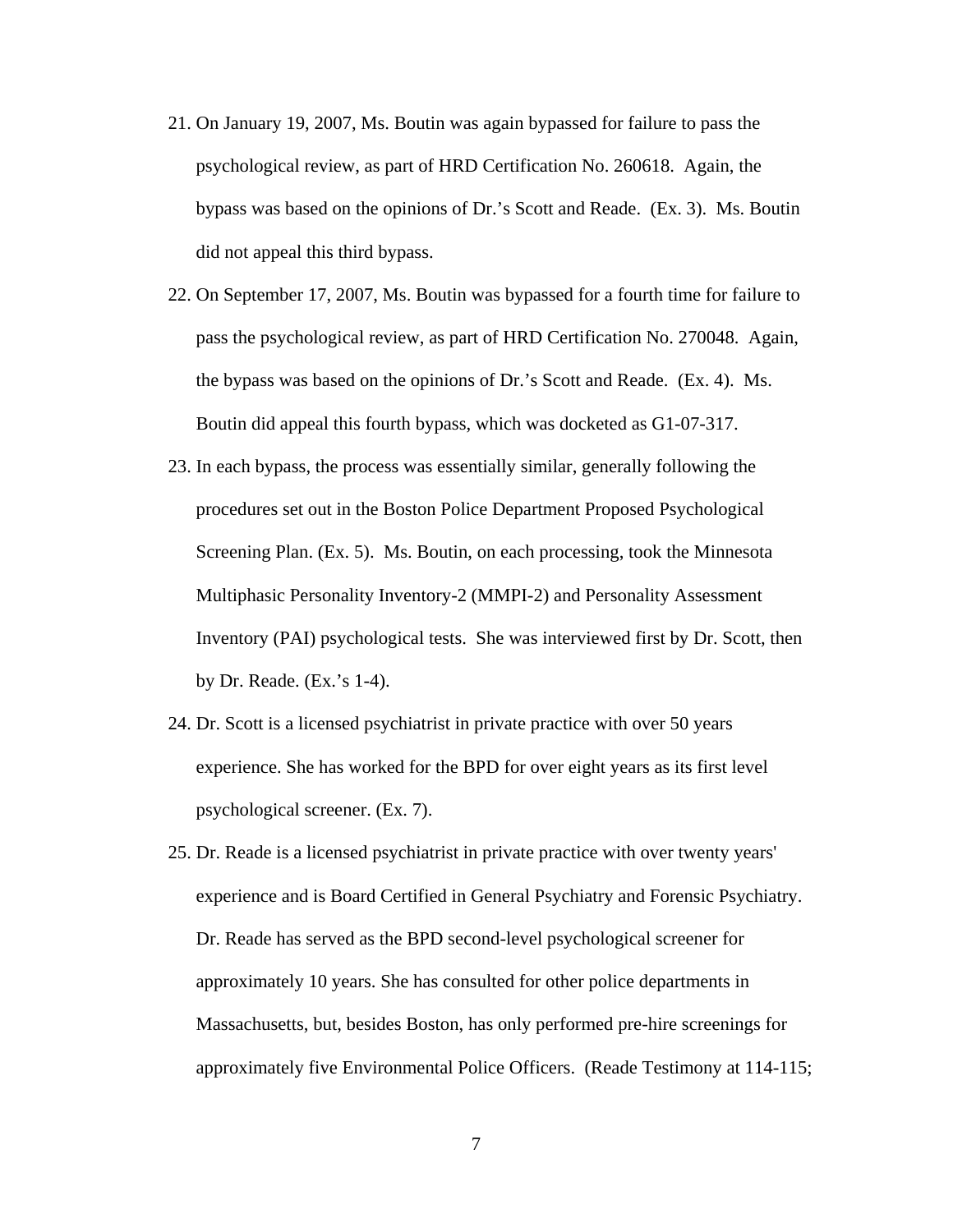Ex. 6). None of her published work has involved police officers. (Reade Testimony at  $20^2$ , 116).

#### Overview ofBPD's Process for Police Officer Applicant Psychological Screening

- 26. Psychological screening of an applicant for original appointment as a Boston police officer is authorized by a BPD Psychological Screening Plan (PSP) that appears to have been verbally approved by HRD and in use since July 2004, and which appears to incorporate HRD's own regulations for "Initial Medical and Physical Fitness Standards Tests for Municipal Public Safety Personnel", promulgated pursuant to the authority of Mass. G.L.c.31, §61A. (Ex.'s 5 and 10).
- 27. HRD regulations establish two categories of psychiatric medical conditions: "Category A Medical Condition" is a "condition that would preclude an individual from performing the essential functions of a municipal police officer or present a significant risk to the safety and health of that individual or others." Category A "psychiatric" medical conditions include "disorders of behavior, anxiety disorders, disorders of thought, disorders of mood, disorders of personality." "Category B Medical Condition" is a "condition that, based on its severity or degree, may or may not preclude an individual from performing the essential functions of a municipal police officer or present a significant risk to the safety and health of that individual or others." Category B "psychiatric" medical conditions include "a history of any psychiatric condition, behavior disorder, or substance abuse problem not covered in Category A. Such history shall be

<sup>&</sup>lt;sup>2</sup> As of the time of her testimony in this case, Dr. Reade was preparing to begin pre-screenings for the Brookline Police, but had not yet actually performed any for Brookline. [Reade Testimony at 116].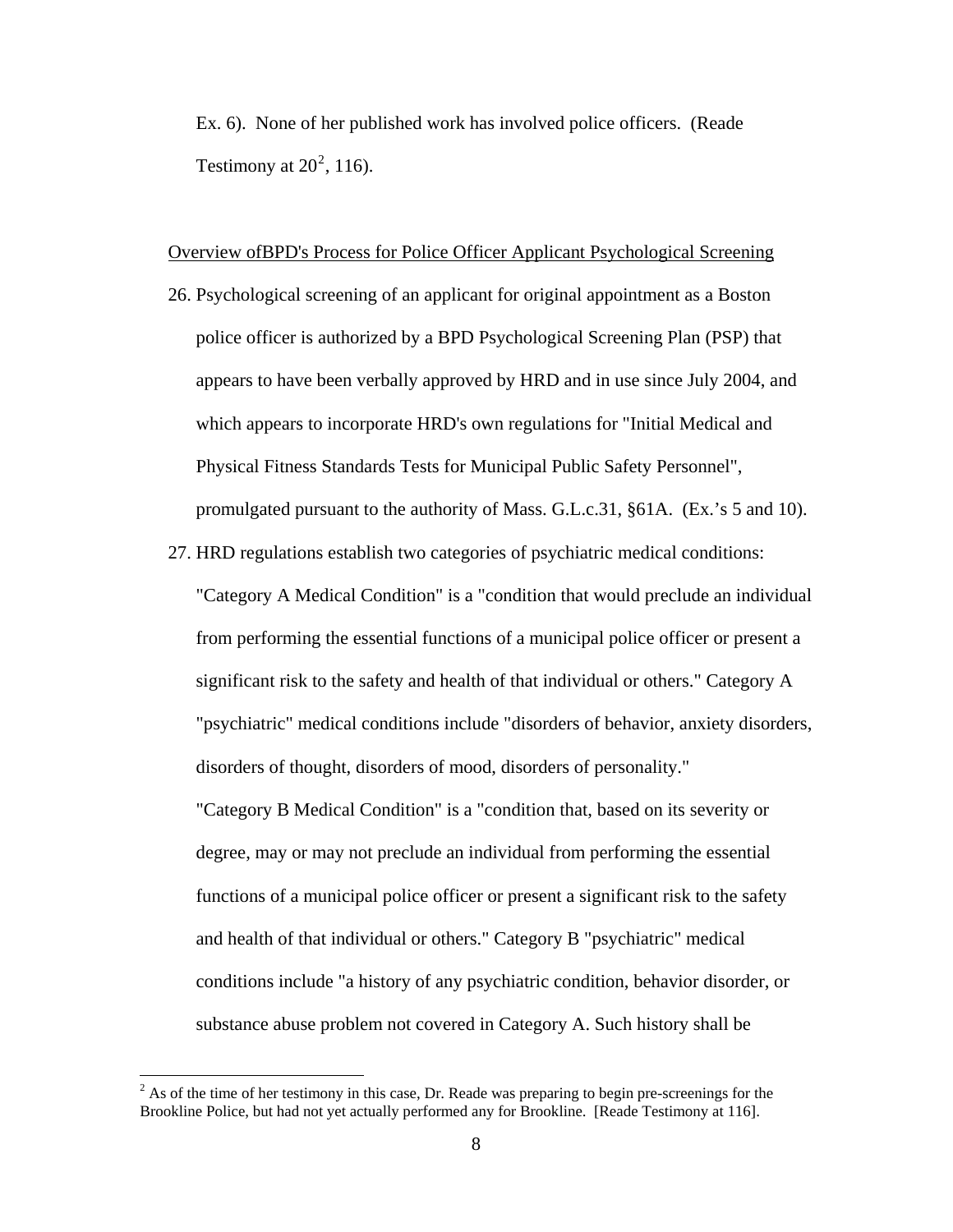evaluated based on that individual's history, current status, prognosis, and ability to respond to the stressors of the job" and "any other psychiatric condition that results in an individual not being able to perform as a police officer." (Ex.'s 5 and 10).

28. The PSP establishes a three-phase process "to identify candidates who may exhibit any evidence of a mental disorder as described in the [HRD regulations] and as recommended by the ... International Association of Chiefs of Police ... which would significantly interfere with the candidate's successful performance of the essential functions or duties of the position of Boston Police Officer. Psychological screening will be administered to all recruits to ensure that each candidate is emotionally and psychologically fit to perform the essential functions of the position of Boston Police Officer." The three phases described in the PSP are:

Phase I - Group administration of the MMPI-2 and PAI

Phase II - Thirty minute clinical interview and mental status examination of each candidate by a BPD psychiatrist covering any questions of possible psychological vulnerability raised by the background investigation, medical history, biographical data and test results, followed by a "roundtable review" with background investigators for any additional data pertinent to the overall evaluation. If the BPD psychiatrist deems the candidate suitable after completion of Phase II, the process is complete; if there are questions, a report is generated for a second opinion by another psychiatrist

Phase III - Review of the Phase II interview process by an independent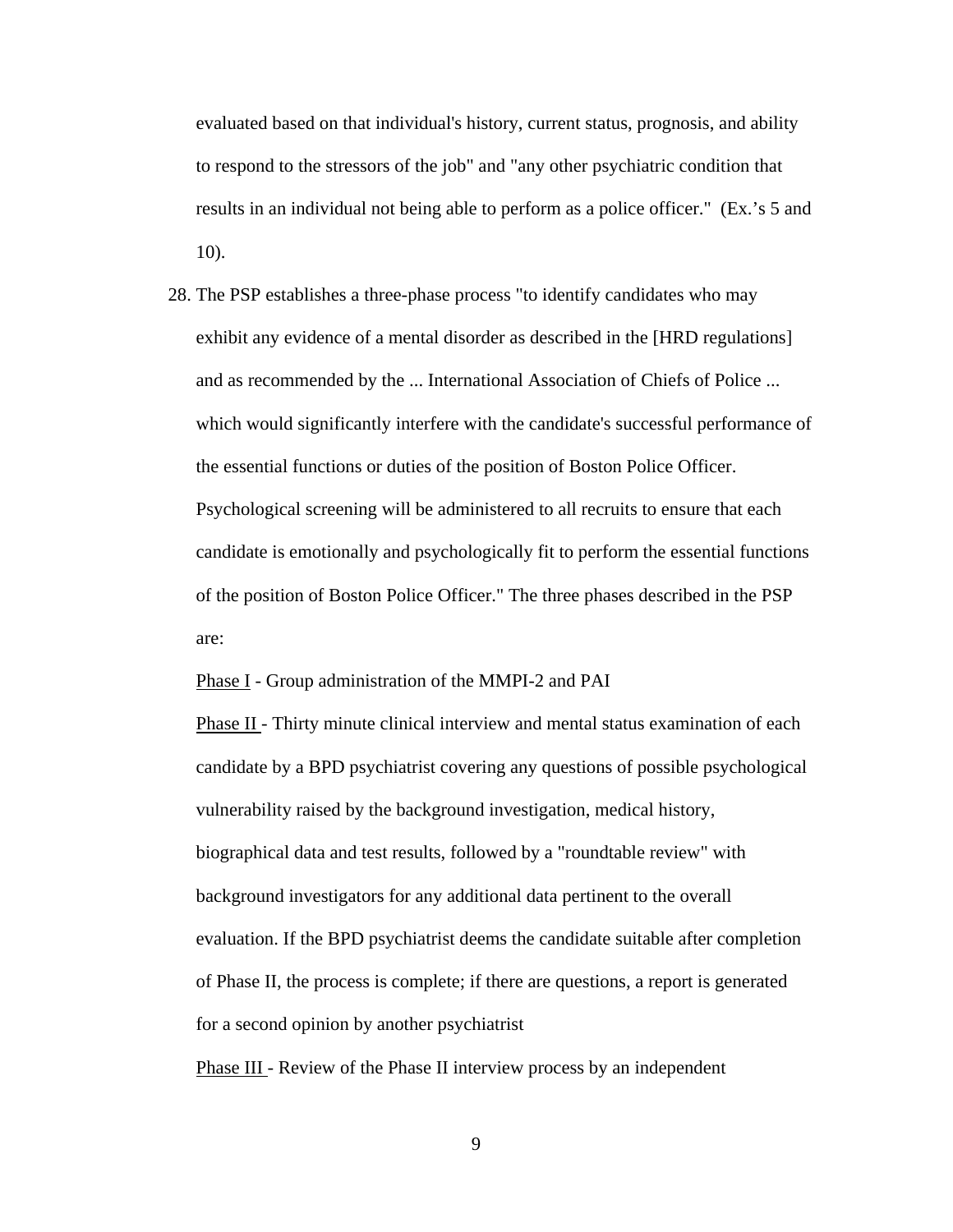psychiatrist, followed by an in-depth clinical interview of any candidate whom the Phase II psychiatrist forwards for a second-opinion, and a final report and recommendation to the BPD, in which the Phase I psychiatrist is required to concur. (Ex.'s 5 and 10).

- 29. No specific instructions are given to the psychiatrists conducting the first and second level clinical interviews pursuant to the PSP with respect to what information and/or documents may be relied upon. Dr. Scott and Dr. Reade must abide by the PSP in conjunction with their training and experience and utilize the standards set forth by the laws of the Commonwealth (G.L.c.31, §61A and regulations promulgated by HRD pursuant thereto) to determine the psychiatric fitness to perform the duties or manage the stresses of an armed police officer. (Ex.'s 5 and 10).
- 30. Dr. Reade has performed several hundred second-level pre-screenings for the BPD. She only evaluates candidates whom Dr. Scott has rejected at the first level. Of those she has reviewed, 10-25% she has cleared notwithstanding their rejection by Dr. Scott. (Reade Testimony at 20-21).<sup>[3](#page-9-0)</sup>

#### Phase I – Psychological Testing (MMPI-2 and PAI)

 $\overline{a}$ 

31. The MMPI-2 is a second-generation, proprietary written psychological test and widely-used research instrument. The MMPI-2 consists of 567 "items" or statements (e.g., "I am easily awakened by noise", "I don't blame people for trying to grab everything they can get in this world", "I have very few fears compared to

<span id="page-9-0"></span> $3$  Dr. Reade's estimation of a 10-25% pass rate for those she reviewed is slightly greater than the 5-20% figure quantified in *Roberts v. Boston Police Dept.*, G1-06-321 (9/25/08). See *Roberts* at 10.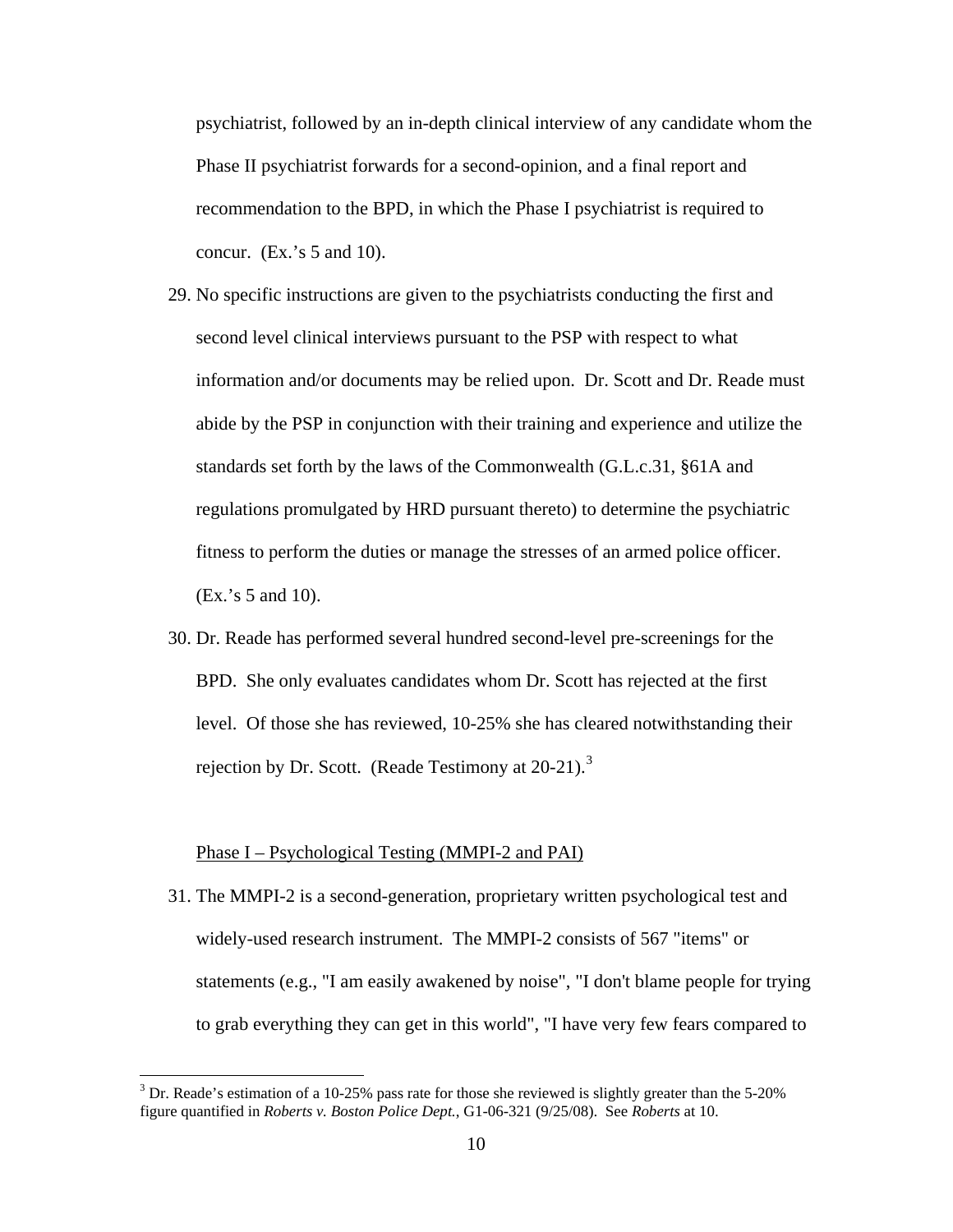my friends", "I like making decisions and assigning jobs to others") which the test subject is required to ascribe as being either "True" or "False" as applied to him/her. A subject's answers are recorded and tabulated according to approximately 50 scales and sub-scales in three categories ("validity", "clinical" and "content"), which produce a "profile" that can be compared statistically to the profiles of a sample population of job applicants and a more limited sample of law enforcement job applicants. (Ex.'s 1-4; Reade Testimony at 28; Schaefer Testimony at 177; See Roberts v. BPD, G1-06-321 (9/25/08) (hereinafter Roberts) at 10).

- 32. The PAl is a proprietary written psychological test published, scored and interpreted by Psychological Assessment Resources, Inc. The PAl consists of 344 "items" as to which the test subject chooses: "True," "Mostly True," Mostly False," or "False." Similarly to the MMPI-2, PAl test answers are complied into approximately 30 scale profiles that can be compared statistically to the responses of a sample population of law enforcement applicants, as well as the sub-set of those applicants who go on to be hired and work in law enforcement. (Ex.'s 1-4; See Roberts at 11).
- 33. The design, administration, scoring and interpretation of psychological tests such as the MMPI-2 and the PAl fall within the professional discipline of psychology, as opposed to medicine and psychiatry. While psychiatrists make use of such tests in their practices, Dr. Reade conceded that a qualified psychologist is the recommended professional with the necessary expertise to which a psychiatrist generally defers when it comes to the subject of psychological testing. The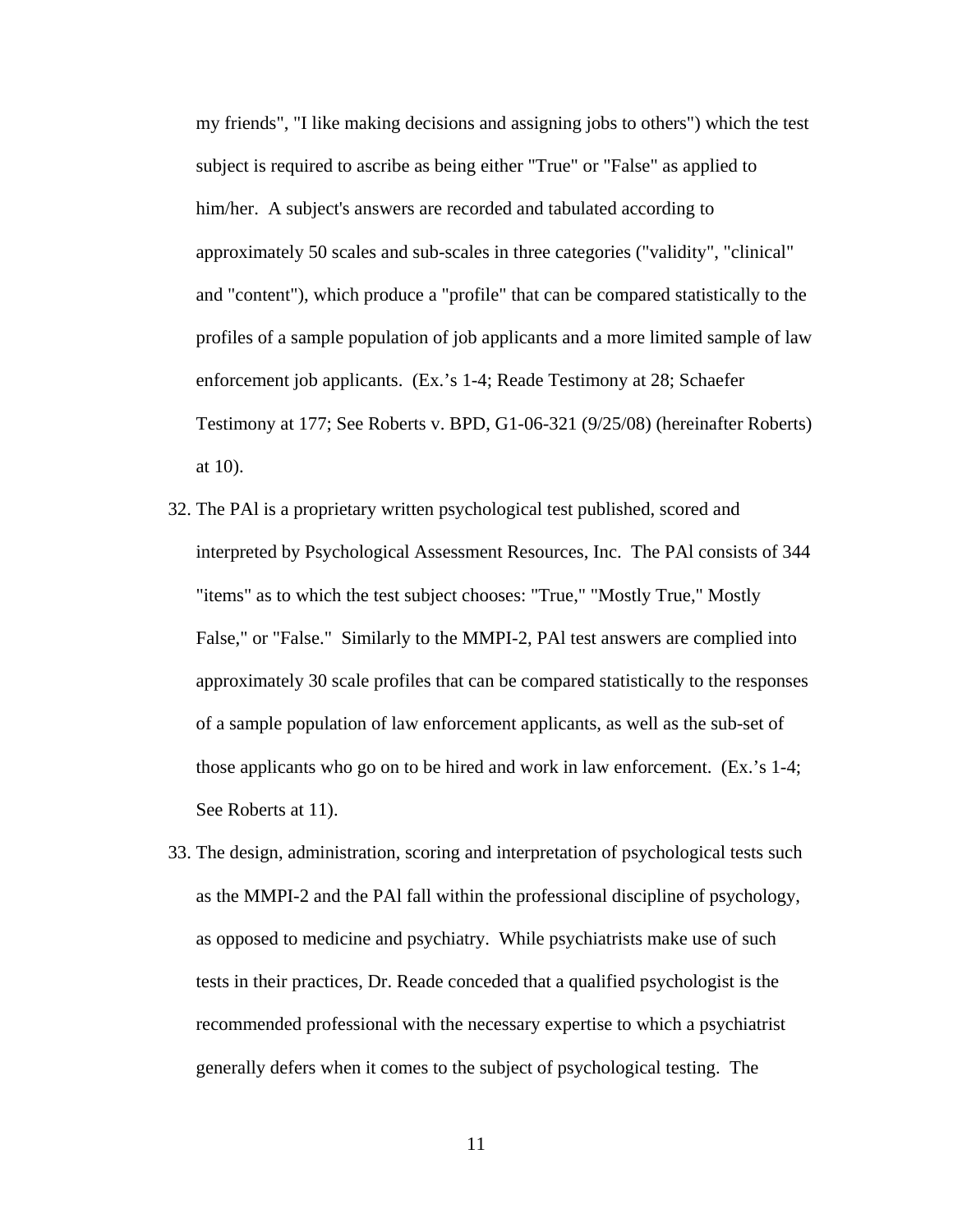evidence also established that no conclusions about psychological fitness should be based solely on the scores of a psychological test. (Reade Testimony at 27, 30, 34, 111; Schaefer Testimony at 196; See Roberts at 11).

- 34. Dr. Scott did not testify in this proceeding. What methodology she used to analyze psychological test data is not known, based on the record in this case.
- 35. Dr. Reade reviewed the test data of Ms. Boutin using the computer-generated scoring system and narrative provided by each examination. (Reade Testimony at 122-132). Although she has previously had tests such as the PAI analyzed by a psychologist, Dr. Reade did not do so with any of Ms. Boutin's test results. (Reade Testimony at 132-133).
- 36. Dr. Mark S. Schaefer, a licensed clinical and forensic psychologist with approximately 30 years experience, has administered psychological screenings, including the MMPI, for police departments in Watertown, Framingham, Lynn, Hull, and Randolph. All of these jurisdictions use the same two-level psychological screening that the BPD uses. In these communities, Dr. Schaefer functions as the first level screener. (Schaefer Testimony at 154-155).
- 37. Dr. Schaefer was engaged by Ms. Boutin's attorney to review the psychological screening and other data, to interview Ms. Boutin, and to generate a report of his assessment of her psychological fitness to perform as a police officer. Dr. Schaefer met with Ms. Boutin individually in August, 2006 and April, 2007, and with her attorney in October, 2007. (Schaefer Testimony at 157-158). Following these meetings and his review of all the data, he generated a report that the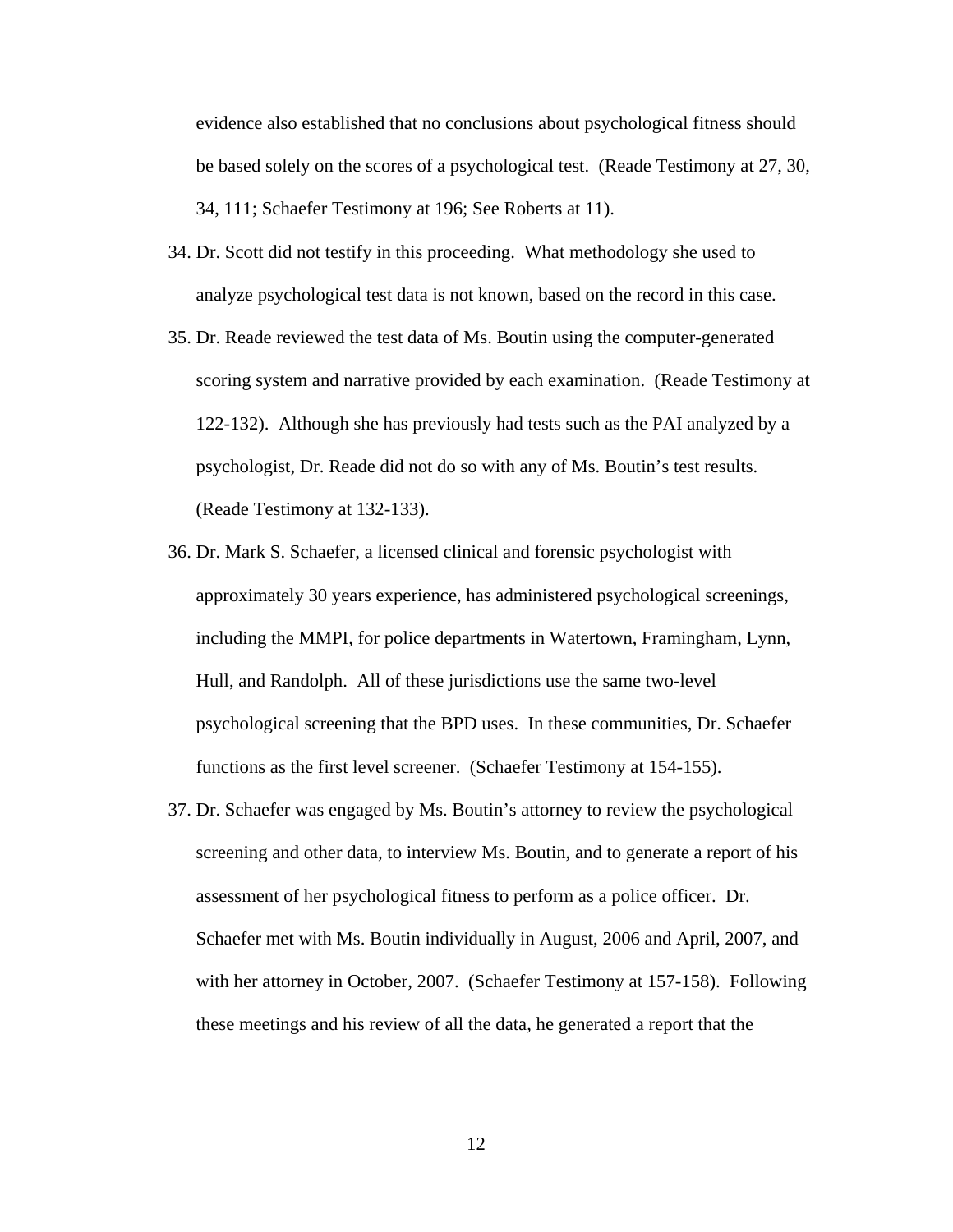Appellant "should not be recommended for disqualification as a police officer for the City of Boston."<sup>4</sup> (Ex. 8 at 12).

## Phase II – Dr. Scott's First Level Screenings

- 38. Dr. Scott first met with Ms. Boutin on August 5, 2005. In her report, Dr. Scott claimed that the Appellant had told her that her mother had cancelled her Sweet 16 party because she had broken a rule. (Ex. 1, Scott Report). The Appellant had actually told her that her mother was so strict that she would do something like that, but there had never been a Sweet 16 party even planned for Ms. Boutin. [Boutin Testimony at 260]. Although finding no evidence of ""an Axis I mental disorder or current mental impairment," Dr. Scott rejected her candidacy based on supposed concurrence between the interview and findings on the MMPI. (Ex. 1, Scott Report).
- 39. On January 12, 2006, Dr. Scott again met with Ms. Boutin for a Level One screening. Again, despite finding "no evidence of a current Axis I mental disorder," she rejected the Appellant's application. [Ex. 2, Scott Report]. There was discussion about what had transpired in the screenings from Ms. Boutin's first bypass. Dr. Scott was troubled by Ms. Boutin's refusal to take responsibility for having been rejected the first time and for failing to take any action to "clear up the confusion." (Id.)
- 40. The third interview of the Appellant by Dr. Scott took place on August 26, 2006. In her report, Dr. Scott cited a "history of rule breaking and aggression as an

 4 Dr. Schaefer testified that his expression of his positive conclusion in the negative was how he was taught to perform such evaluations. [Schaefer Testimony at 221].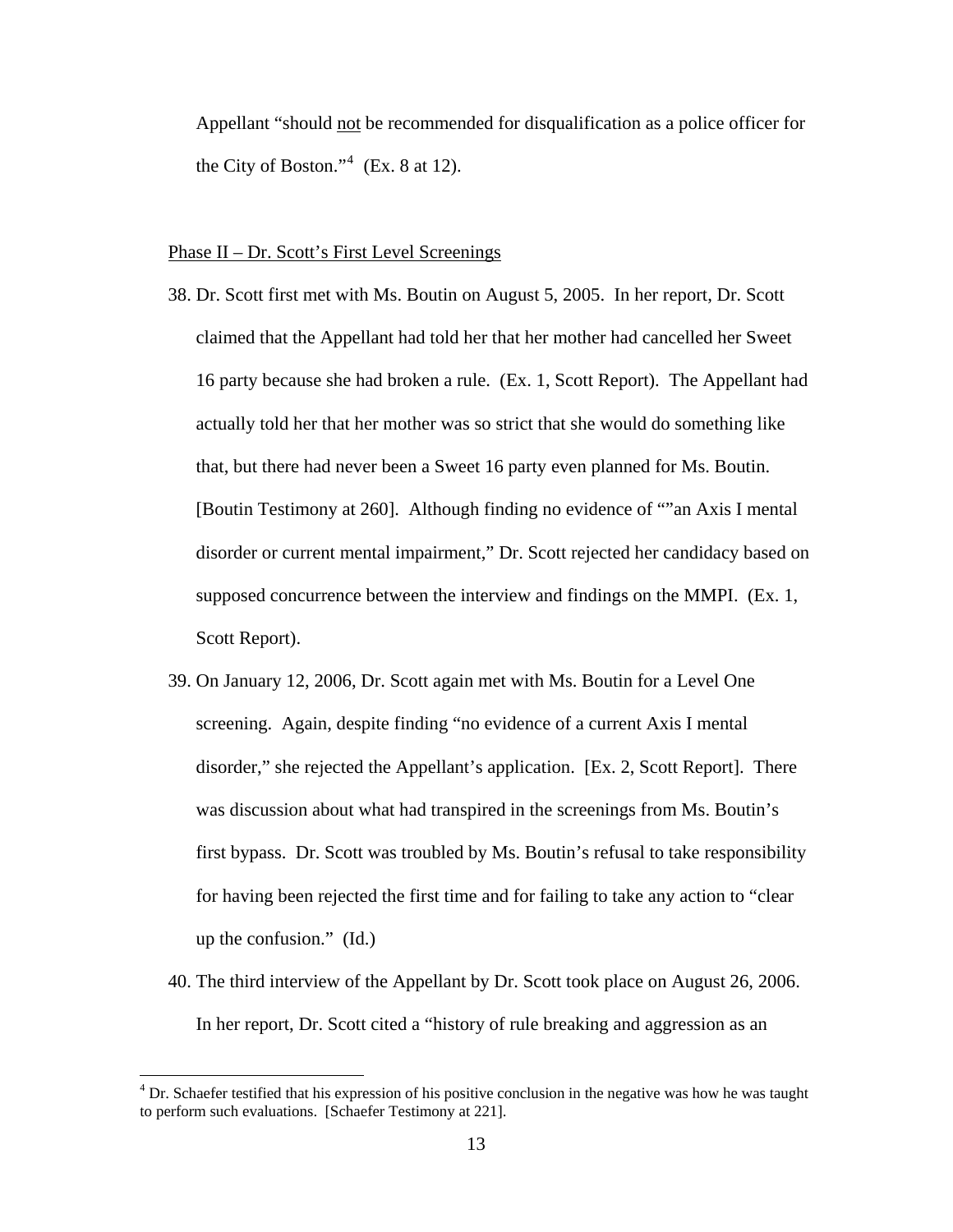adolescent and as an adult reacted aggressively to turmoil in her home, yelling and becoming a focus of the fighting." (Ex. 3, Scott Report). In fact, there is no evidence in the record to label Ms. Boutin a rule-breaker and, while she conceded there was some yelling at her house, there was no basis for finding that Ms. Boutin was the "focus of the fighting." (Boutin Testimony at 264). Dr. Scott also noted the two previous bypasses and cited the second level screening from the previous bypass for the proposition that Ms. Boutin had "ingrained maladaptive personality characteristics associated with impulsivity, aggression, lack of insight and blaming." For the third time, Dr. Scott rejected Ms. Boutin's candidacy, again finding "no evidence of an Axis I mental disorder." (Ex. 3, Scott Report).

- 41. Dr. Scott's fourth interview of Ms. Boutin took place on March 20, 2007. Dr. Scott opined, "Testing for the third time over less than 18 months interferes with the usefulness of the tests and both profiles were suppressed by defensiveness." Based on her report, the bulk of the interview was spent arguing over the legitimacy of the previous testing, with Dr. Scott's inquiring whether the Appellant had sought help understanding the "problem" raised by the testing, and the Appellant's explaining that she could not seek help for undiagnosed conditions. Dr. Scott concluded her report with negative conclusions about the Appellant but again cited no specific mental disorders. (Ex. 4, Scott Report).
- 42. As in the Roberts case, Dr. Scott's notes reflect pre-disposed animosity towards Ms. Boutin. In her first interview, Dr. Scott described Ms. Boutin's speech as "Clear, conciliatory." By the fourth one, "She spoke in a tiny, clipped highpitched voice," according to Dr. Scott. Dr. Scott's references to rule breaking as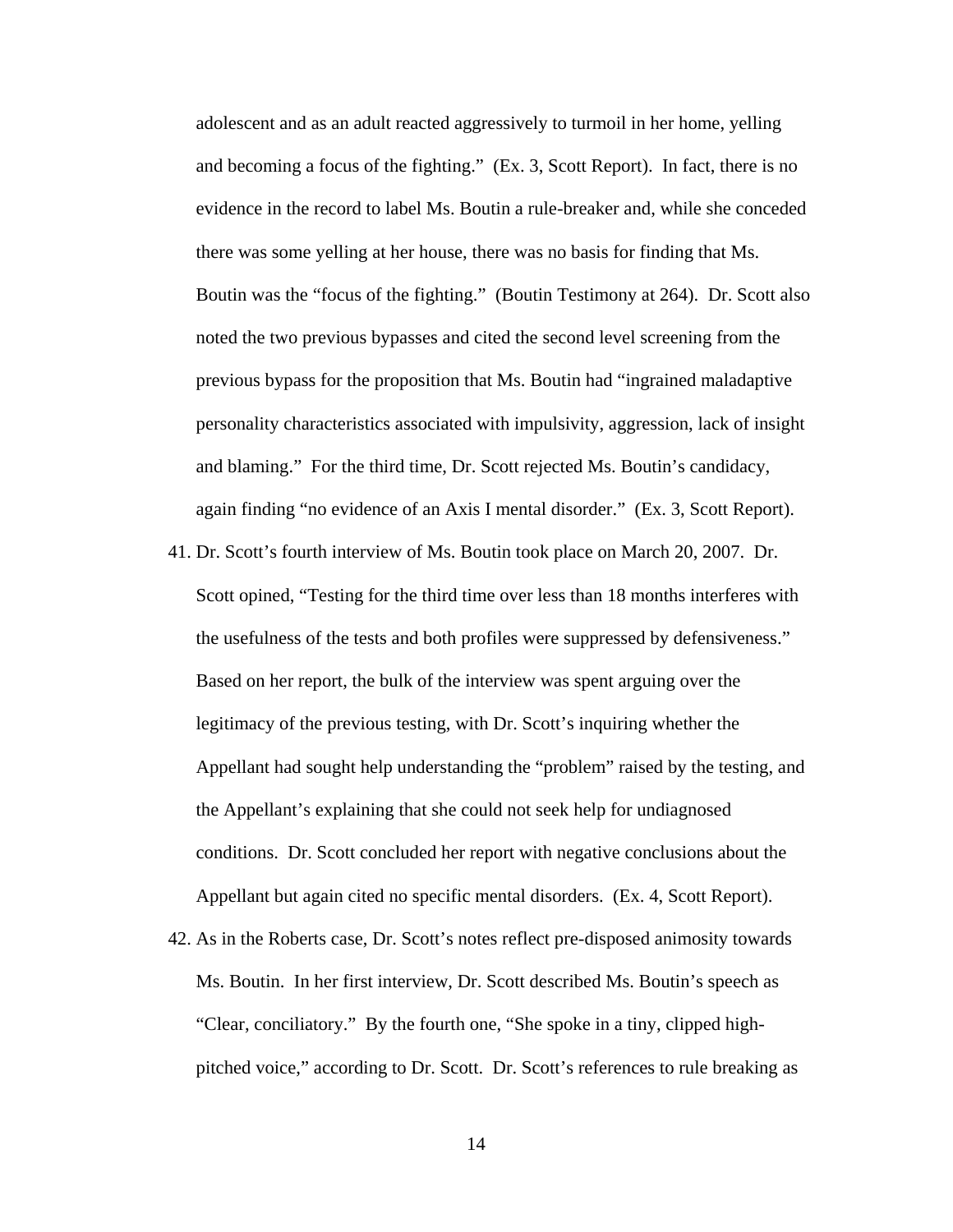an adolescent and aggression as an adult in the third interview are simply not borne out by the record. Dr. Scott's references to the prior rejections in the three interviews subsequent to the first calls into question whether these were each de novo reviews.

#### Phase III – Dr. Reade's Second Level Review

43. Dr. Julia M. Reade conducted four second-level interviews of Ms. Boutin: September 8, 2005; January 23, 2006; September 5, 2006; and April 10, 2007. (Ex's 1-4). In Dr. Reade's view, the BPD employs the psychological screening process in "an effort to make sure candidates who are being sent to the Academy have the requisite psychological skills and resilience and the traits that would make them most likely to be successful and constructive police officers." (Reade Testimony at 16-17). Dr. Reade stated that the "criteria, psychologically speaking, for what would give [her] confidence to pass someone on psychologically into the Academy" were:

"…obviously the first thing is to rule out any psychiatric illness that's untreated or not…managed that would get in the person's way either in terms of safety or judgment or all of those domains that I covered, those six domains. I also want to make sure that the individual doesn't have any kind of active substance use disorder or a substance use disorder that has not been sufficiently treated so that they'd be vulnerable to sliding back into it. Then I look at a whole host of factors. I look at how resilient is this person in terms of managing stress, how well does this person think about information, how clearly can the person tell a story about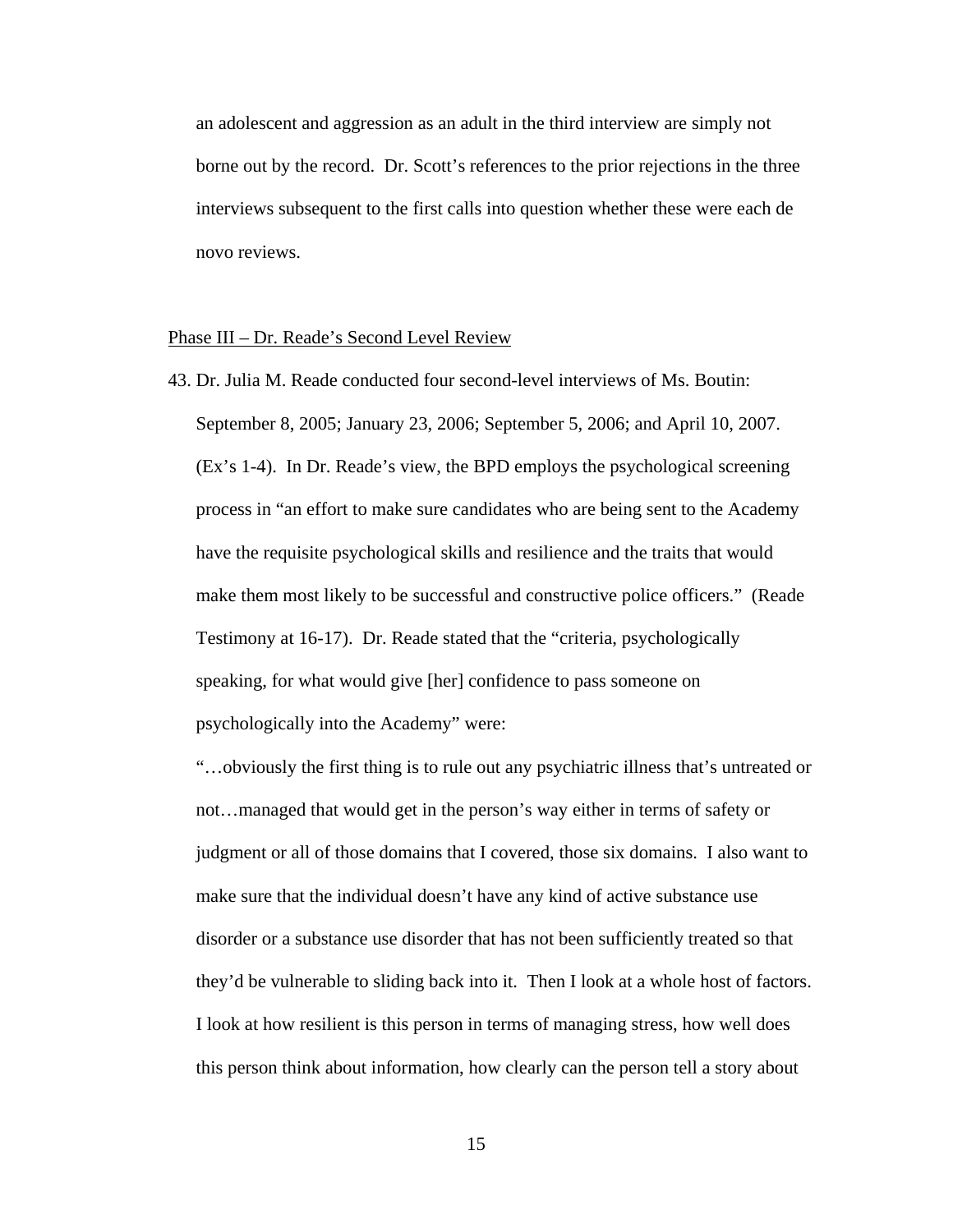some part of his or her life, and it may be that the components of that part of the life aren't so important, but the ability to communicate the information is, how well does that person – is that person able, to some degree, to look at him or herself and say --- assess strengths, limitations, potential vulnerabilities, can that person do a rational and sort of reasonable assessment of how he or she has done in a situation and make mid-course corrections. Is this somebody who can both follow rules, but also work autonomously and make those kinds of complex, split second decisions. Is this somebody who's flexible enough to work with a huge range of humanity and people that they don't understand, but sort of manage their own emotional responses and contain that emotion well enough so that they can think logically. Is this a person who feels confident making decisions and doesn't, you know, sort of second guess him or herself, but also is flexible enough to kind of look back at how he or she has done something and think I could have done it better if I had tried it that other way. How good is a person's problem solving. How well does someone own up to mistakes they've made. Are they someone who see themselves as kind of in charge, yeah, that was a bad call, I kind of blew it there, but next time I think I'm going to pay attention to the following things or is this someone who just always blames other people. If someone makes a mistake, can they own up to it in a reasonable way and then come up with some -- you know, sort of be thoughtful about it. I'm sure there are other components too, but those are the things that come to mind." (Reade Testimony at 25-27).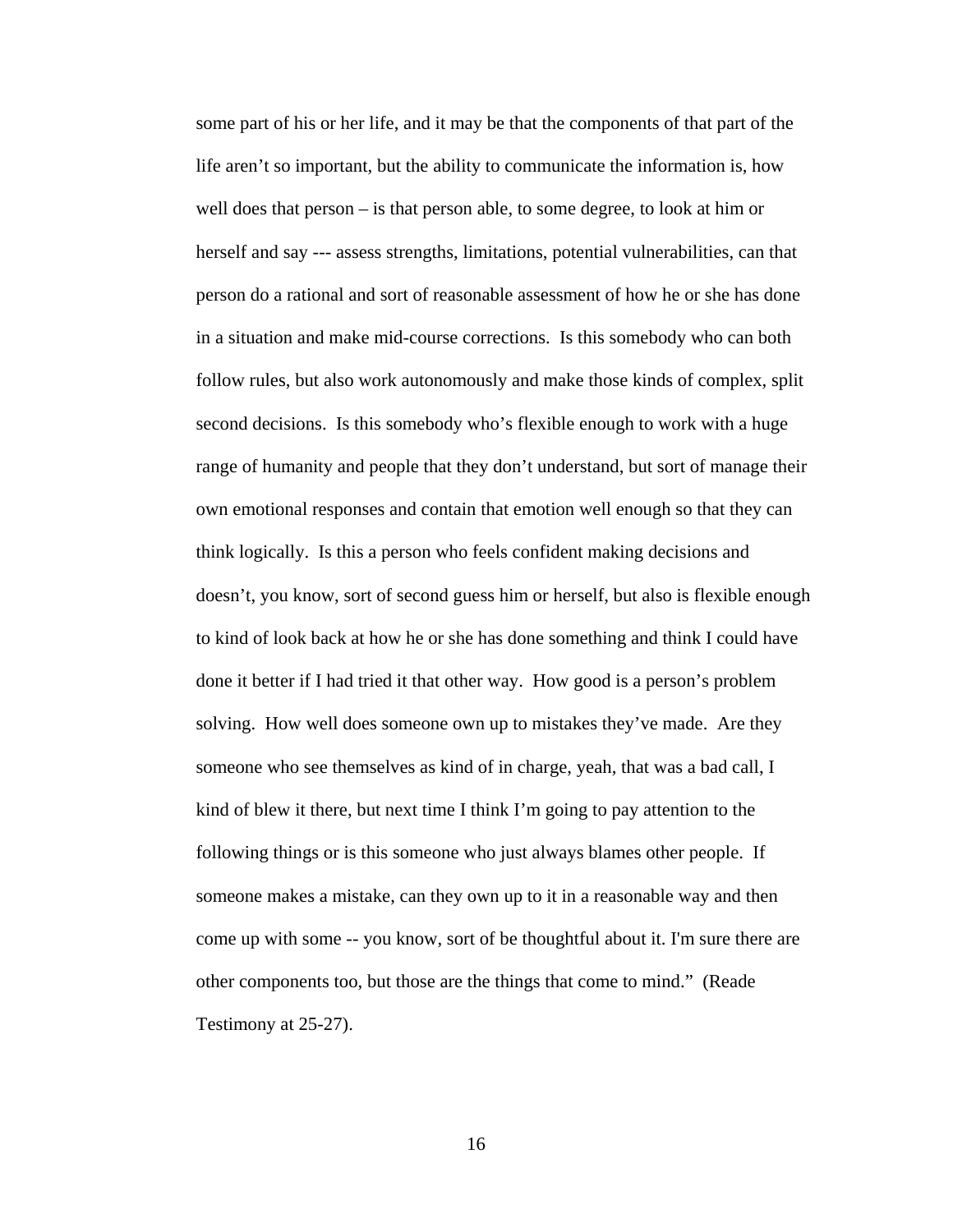- 44. Dr. Reade testified that she uses a standard format in writing her reviews. For example, the first two paragraphs of her review from the first interview on September 8, 2005, are boilerplate she uses in all her second level opinions. (Reade Testimony at 122). The first two sentences of the third paragraph came from the Appellant's personnel file. The quotations that follow, down to the sentence beginning with "The PAI results…" were taken from the computerized printout of the MMPI-2 results. (Reade Testimony at 123-124). Her statements regarding the PAI results are taken from the PAI computer-generated narrative, not from Dr. Reade's own assessment. (Id. At 126). Her citation to Dr. Scott's report came simply from reading it, not from speaking with Dr. Scott. (Id. At 127).
- 45. Dr. Reade generated her second report by calling up the first on her computer and amending it. She conceded that, on the second test, Ms. Boutin's "high" risk of job related problems had retreated to "moderate." (Reade Testimony at 129).
- 46. In her third opinion, Dr. Reade stated that Ms. Boutin "…will not go over bridges or willingly deal with heights." (Ex. 3, Reade at 3). As Dr. Schaefer testified, if someone were actually unable to go over bridges, she would be disqualified as a candidate to become a police officer. (Schaefer Testimony at 229). Ms. Boutin denied making such a statement. (Boutin Testimony at  $271$ ).<sup>[5](#page-16-0)</sup>
- 47. Although conceding that the Appellant's performance on the psychological tests improved, she attributed that improvement to "test saviness [sic]." [Reade Testimony at 107]. She provided no basis for that assessment. Although her fourth Second Level Opinion of the Appellant stated, "the PAI results indicated

<span id="page-16-0"></span><sup>&</sup>lt;sup>5</sup> Dr. Reade, for her part, did not really make much of the bridge comment in her review.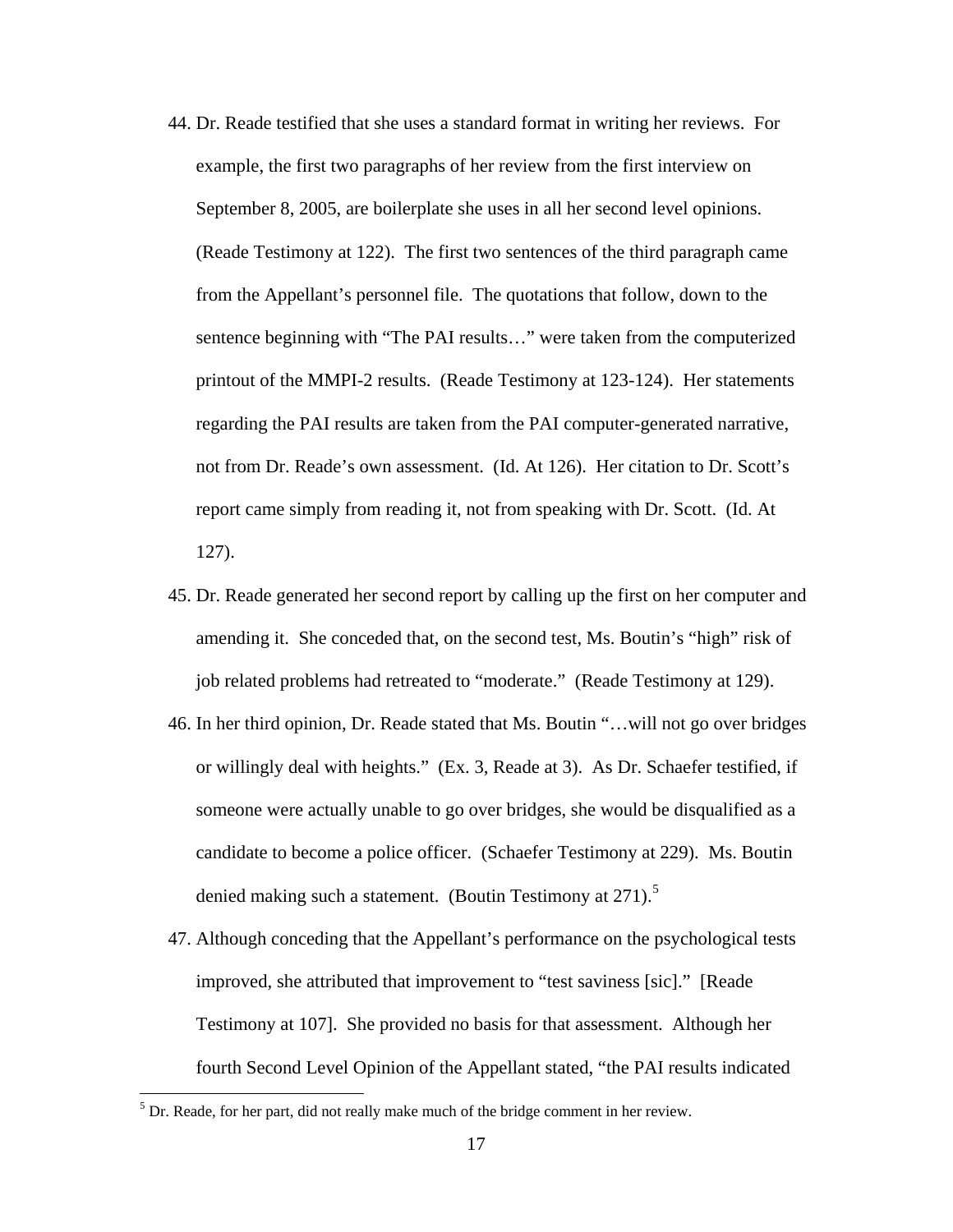moderate risk of integrity, alcohol and substance abuse problems, and high risk of job-related and anger management problems," she admitted that, according to Item #3 of the PAI, from which she drew those statements, the likelihood of all of those traits was now low, with only the anger management at a moderate level. (Reade Testimony at 130). She opined that Ms. Boutin had invalidated the PAI by her defensiveness, but then conceded that, not being a psychologist, she lacked the expertise to draw that conclusion. (Reade Testimony at 130-131). Dr. Reade also admitted there was a vast difference between the fourth and first MMPI test results; by the fourth, Ms. Boutin no longer spiked for anxiety, depression, or anti-social attitude. Reade Testimony at 135).

48. In her fourth opinion, Dr. Reade went back over previous testing results. She chided Ms. Boutin for her failure to address "any of the issues raised by the previous evaluations related to her, when I listed concerns about her ability to manage stress, her inflexibility and her irritability." She went on to note the Appellant's stated intention to continue attempting to become a Boston Police Officer manifested how she failed to understand or "alter the ingrained psychological traits resulting in her three earlier bypasses." (Ex. 4, Reade Report).

#### Testimony of Dr. Mark S. Schaefer

49. As previously stated, Dr. Schaefer, a PhD psychologist, is an acknowledged expert in the reading of psychological testing data. Following his review of all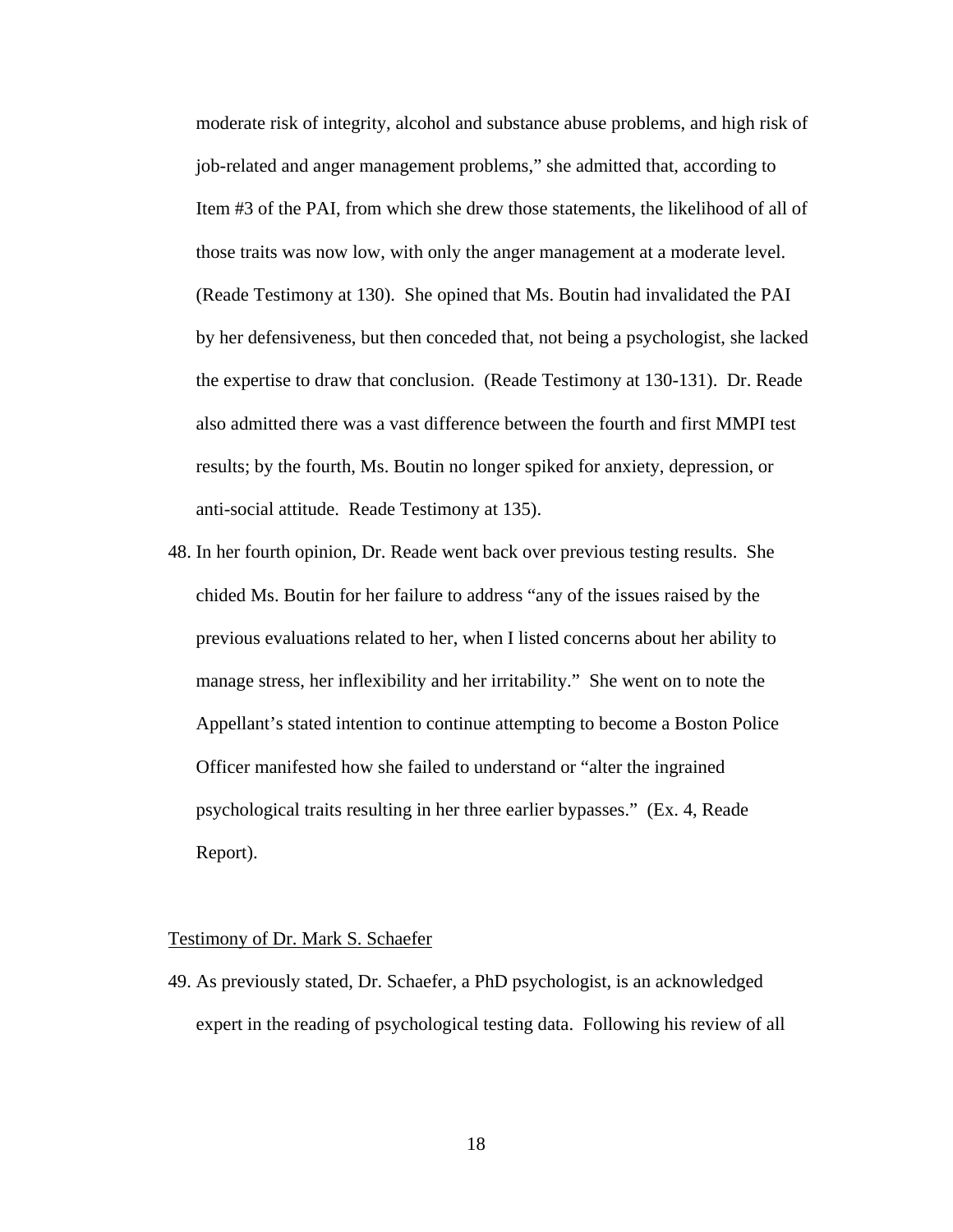data and three meetings with the Appellant (two alone and one with counsel), he wrote a report of his findings. (Ex. 8).

- 50. Dr. Schaefer agreed that the first round of testing produced markedly high results on both the psychopathic deviate and mania scales. If he were performing the first level pre-screening review of Ms. Boutin, he too would have rejected her based on the first set of tests, and moved her on for a second level review. (Schaefer Testimony at 162, 175). By the second set of tests, although he still had questions, he probably would have approved her without recourse to the second level screen. (Id. At 191). The third and fourth sets of tests presented a candidate who could "sail through." (Id. At 176).
- 51. Like Dr. Reade, Dr. Schaefer does not believe that psychological tests should be used alone to make psychological conclusions about a candidate. He testified that after looking at testing, "you then have to re-loop it into the person. You look at the flesh and blood in front of you and say is that this person." (Schaefer Testimony at 210). When he compared her first testing data with her record and what he observed in his interviews, he could find nothing correlative. Her employment record was stable, with no record of discipline or conflict. Although the initial testing showed an anti-social, impulsive person with difficulty taking responsibility for her problems, he could find nothing in her history or documented record to suggest that there was anything for which she was not taking responsibility. (Id. At 163-165).
- 52. In trying to investigate why Ms. Boutin spiked so high on the first MMPI, he attributed it to a combination of naïveté, excess candor, and sloppiness. Many of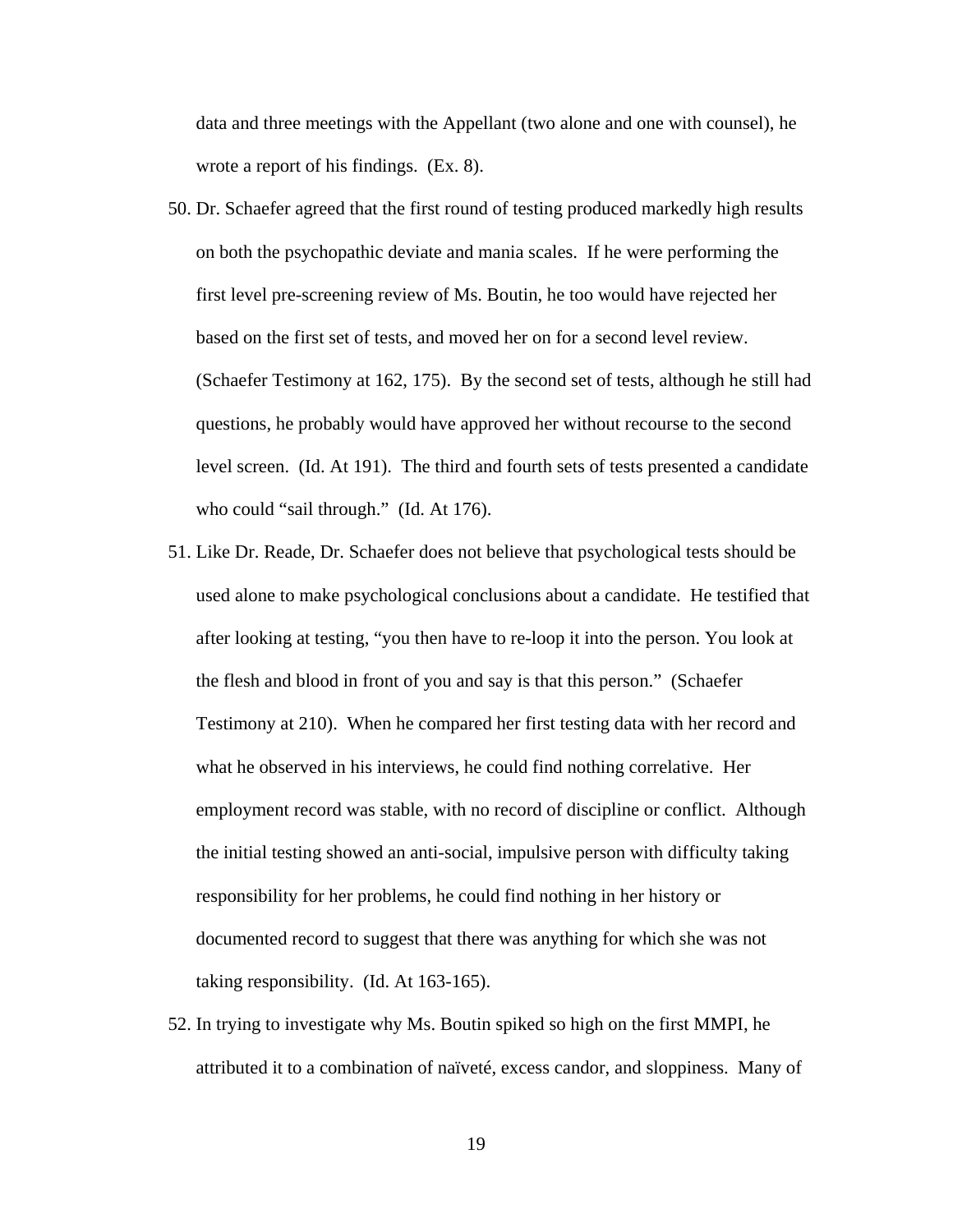the questions, he explained, are phrased in the negative and can confuse a testtaker. (Schaefer Testimony at 177-178). He felt particularly confident in his analysis of Ms. Boutin because she was 30 years old, giving her enough time in the world to manifest her supposed negative traits without any evidence of her having done so. (Id. At 178).

53. Seeing suggestions in the Reade and Scott opinions that Ms. Boutin was failing to seek treatment for alleged psychological issues, he recommended that she seek treatment through her health insurance. He also felt this could give another independent analysis. After Ms. Boutin had met three times with Dr. James Gardner, Dr. Schaefer spoke with Dr. Gardner, who concurred that he could find not issues that either required treatment or would prevent her from functioning as a police officer. (Schaefer Testimony at 159-161).

#### Ms. Boutin's Testimony

54. The Appellant testified credibly and competently, neither losing her composure nor obfuscating. She presented her life history, particularly notable for her work ethic, at times working 70 hours per week in multiple jobs. She explained her relations with her family, which were frankly unremarkable. She had a clear and detailed memory of the most poignant aspects of the various interviews she had with Dr. Scott and Dr. Reade. Her answers were spontaneous and natural. Her demeanor and presentation easily corresponded to the answers given. Her answers, in the total context of this case rang true to me. (Boutin. demeanor Testimony, generally at 243-276).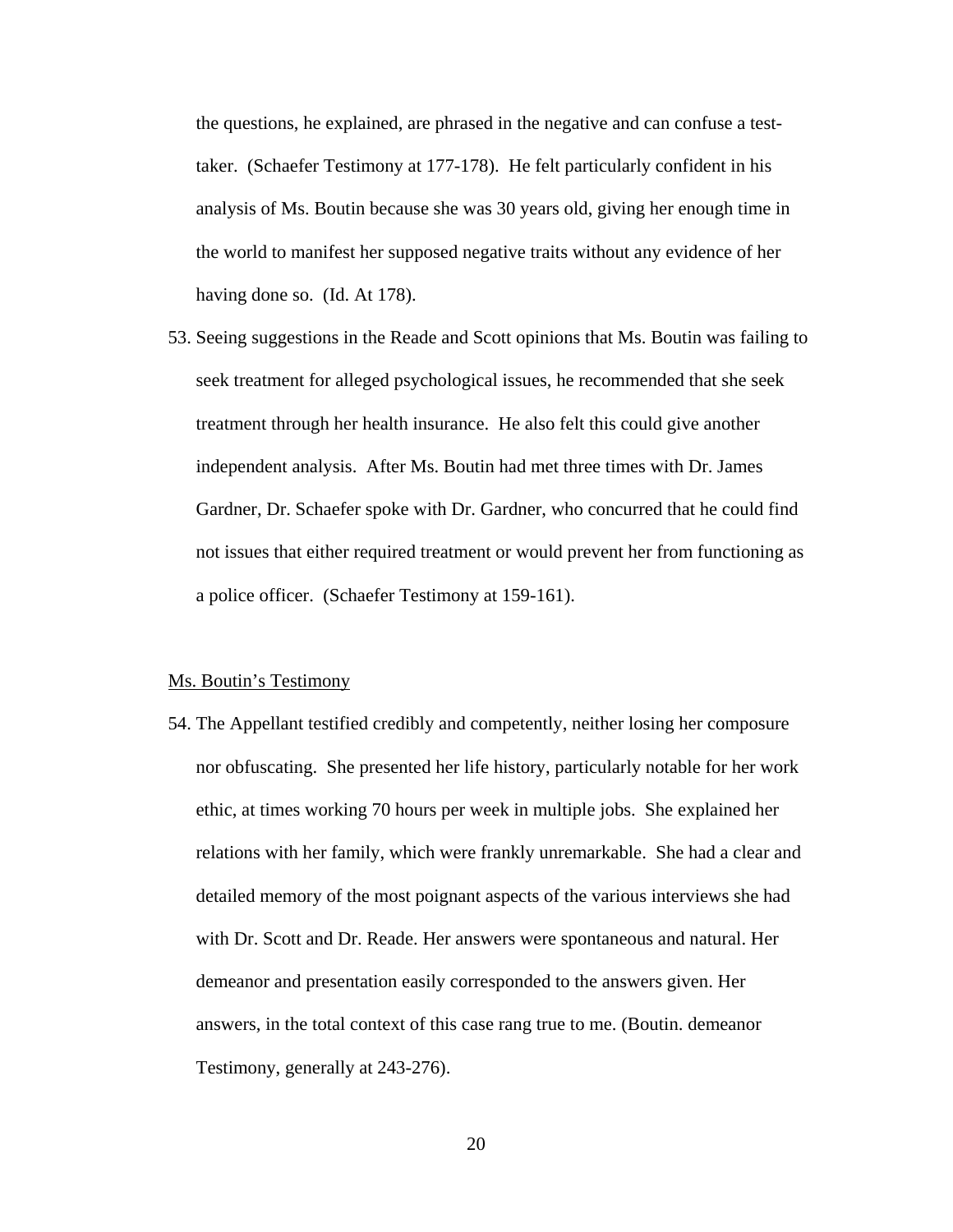- 55. Ms. Boutin addressed one issue that had surfaced concerning driving over bridges. She testified that she would prefer not driving over them, but did so frequently and was not afraid to do so. (Boutin Testimony at 256).
- 56. Ms. Boutin is an attractive young woman with blonde hair, an easy comfortable manner and a pleasant appropriate laugh when called for. She is well groomed and appropriately dressed. She appears to be self confident and relaxed. She did not respond inappropriately while sitting and watching Dr. Reade testify, sometimes with uncomplimentary assertions about her. She did not make any grimaces or other facial or body language expressions of disapproval. Her presentation and demeanor in the hearing room or on the witness stand, even under cross-examination was impressive if not remarkable. All of her responses to questioning were spontaneous, natural and appropriate. She made good eye contact and her answers rang true. In general, the Appellant presented herself as a solid, experienced person committed to becoming a police officer and justifiably bewildered at why she was being consistently rejected by the same two psychiatrists, despite not being diagnosed with any treatable malady. I find her to be a credible witness. (Testimony of Appellant 243-276 and demeanor of Appellant)
- 57. Dr Reade did not make an audio or video recording of her interview with the Appellant. Dr. Reade has testified in other cases that she does not, as a matter of course, record her second-level, psychological-prescreening interviews but does record her forensic interviews. Dr. Reade has also testified in other cases that her own presentation during the interview may affect the Interviewee's response. It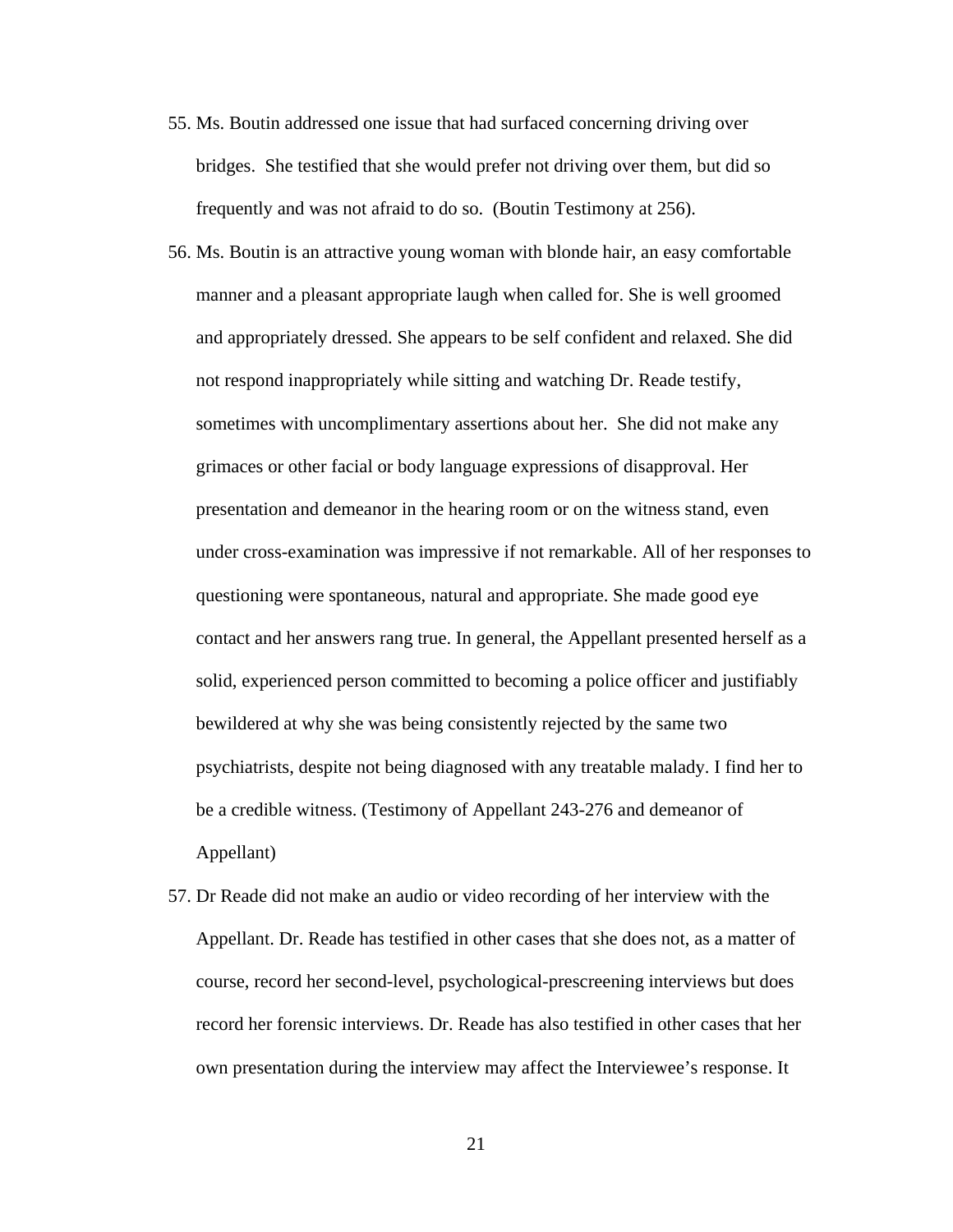would be preferred that the second-level prescreening interviews were also recorded rather than relying on the subjective impressions, observations and memory of the Interviewer. (Administrative notice and testimony of Dr. Reade)

# **CONCLUSION**

In the context of reviewing a bypass decision by an Appointing Authority, the role of the Civil Service Commission is to determine "whether the appointing authority has sustained its burden of proving that there was reasonable justification for the action taken by the appointing authority." City of Cambridge v. Civil Service Commission, 43 Mass. App. Ct. 300, 304 (1997); Town of Watertown v. Arria, 16 Mass. App. Ct. 331 (1983); McIsaac v. Civil Service Commission, 38 Mass. App. Ct. 473, 477 (1995): Police Department of Boston v. Collins, 48 Mass. App. Ct. 411 (2000); City of Leominster v. Stratton, 58 Mass. App. Ct. 726, 728 (2003). An action is "justified" when it is "done upon adequate reasons sufficiently supported by credible evidence, when weighed by an unprejudiced mind; guided by common sense and by correct rules of law." City of Cambridge at 304, quoting Selectmen of Wakefield v. Judge of First Dist. Ct. of E. Middlesex, 262 Mass. 477, 482 (1928); Commissioners of Civil Service v. Municipal Ct. of the City of Boston, 359 Mass. 211, 214 (1971). The Appointing Authority's burden of proof is one of a preponderance of the evidence, which is established, "… if it is made to appear more likely or probable in the sense that actual belief in its truth, derived from the evidence, exists in the mind or minds of the tribunal notwithstanding any doubts that may still linger there." Tucker v. Pearlstein, 343 Mass. 33, 35-6 (1956).

Basic merit principles, as defined in G. L. c. 31, §1, require that applicants be selected and advanced on the basis of their relative ability, knowledge and skills, assured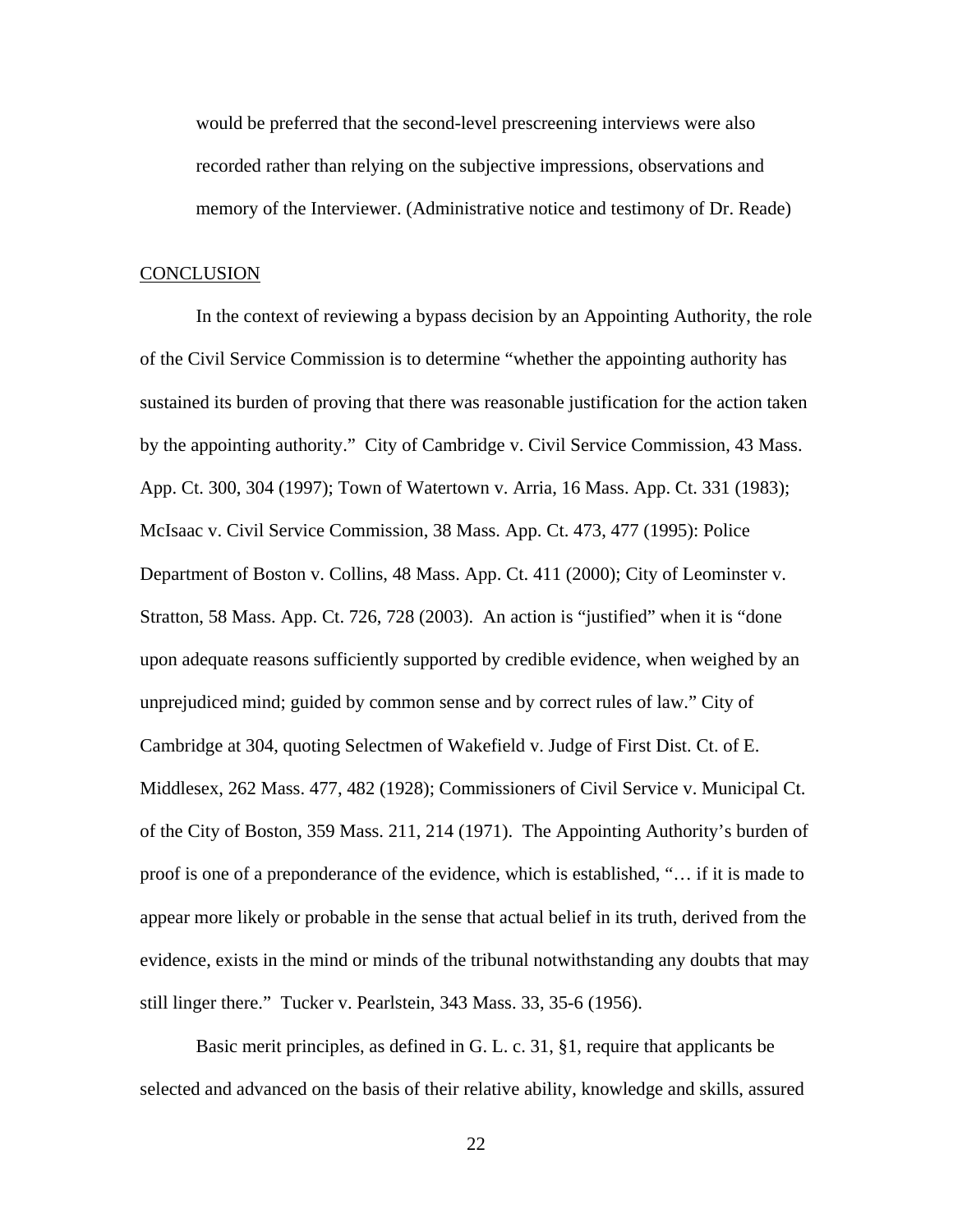fair and equal treatment in all aspects of personnel administration, and that they be protected from arbitrary and capricious action. Tallman v. City of Holyoke, et al., G-2134; cf Flynn v. Civil Service Commission, 15 Mass. App. Ct. 206, 444 N.E.2d 407 (1983). Nevertheless, it is recognized that an appellant's "expectation of [selection] based on 'his position on a civil service list' does not rise to the level of a 'property interest' entitled to constitutional protection." Stuart v. Roache, 951 F.2d 446 (1st Cir. 1991). Candidates simply have certain expectations that are substantially diminished by the ability of the appointing authority under state law to consider subjective factors in addition to the written examination score. Burns v. Sullivan, 619 F.2d 99 (1st Cir. 1980). Those factors must adhere to the intent of the civil service system. City of Cambridge v. Civil Service Commission, 43 Mass. App. Ct. 300 (1997). Civil Service law traditionally affords management a considerable degree of latitude in making selection decisions. "The appointing authority ... may select, in the exercise of sound discretion, among persons eligible...or may decline to make an appointment." Goldblatt v. Corporate Counsel of Boston, 360 Mass. 660 (1971), citing Commissioner of the Metropolitan District Commission v. Director of Civil Service, 348 Mass. 184 (1964).

In order to show that an Appointing Authority's decision was not justified, an Appellant must demonstrate that the stated reasons of the Appointing Authority were untrue, applied unequally to the successful candidates, were incapable of substantiation, or were a pretext for other impermissible reasons. MacPhail v. Montague Police Department, 11 MCSR 308 (1998), citing Borelli v. MBTA, 1 MCSR 6 (1987). In the task of selecting public employees of skill and integrity, moreover, appointing authorities are obligated to employ sound discretion. City of Cambridge at 304-5; Goldblatt, supra.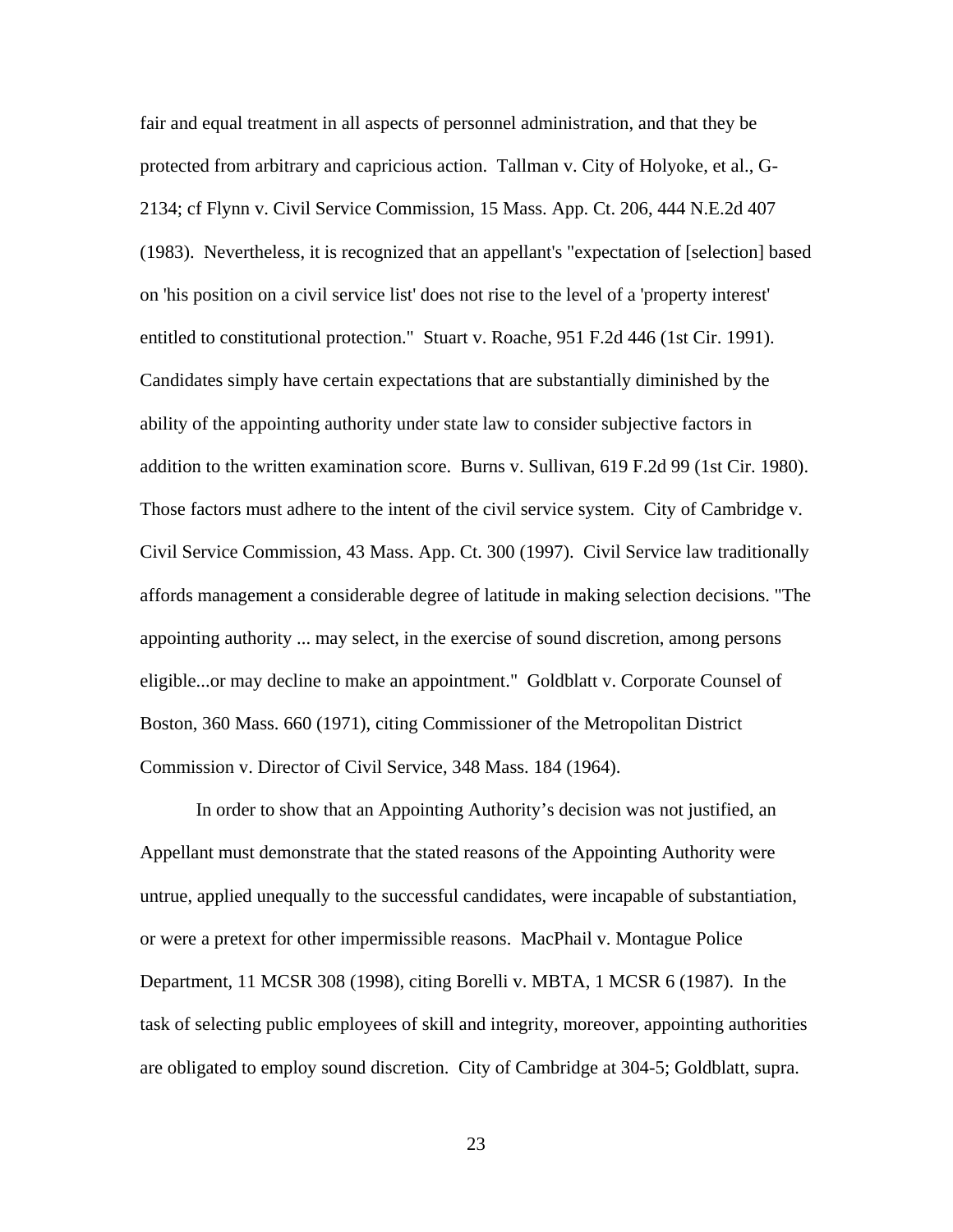This tribunal cannot "substitute its judgment about a valid exercise of discretion based on merit or policy considerations by an appointing authority." City of Cambridge at 304. In light of these standards and the evidence in this case, the appeal must be granted.

As the Commission recently stated in Roberts:

When an Appointing Authority relies on scientific evidence provided through expert witnesses to support the justification for a by-pass decision, the Commission is mindful of the responsibility to ensure: (a) the scientific principles and methodology on which an expert's opinion is based are grounded on an adequate foundation, either by establishing "general acceptance in the scientific community" or by showing that the evidence is "reliable or valid" through an alternative means, Canavan's Case, 432 Mass. 304, 311, 733 N.E.2d 1042, 1048 (2000) citing Commonwealth v. Lanigan, 419 Mass. 15,641 N.E.2d 1342 (1994); (b) the witness is qualified by "education, training, experience and familiarity" with special knowledge bearing on the subject matter of the testimony, Letch v. Daniels, 401 Mass. 65, 69-69, 514 N.E.2d 675,677 (1987); and (c) the witness has sufficient knowledge of the particular facts from personal observation or other evidence, Sacco v. Roupenian, 409 Mass. 25, 28-29, 564 N.E.23d 386,388 (1990).

Roberts at 30.

Just as the Commission concluded in Roberts that the bypass did not comport with basic merit principles, it cannot help but reach the same conclusion in this case. As pointed out in Roberts, to bypass for psychological reasons, an appointing authority must establish that a candidate has a Category A or Category B psychiatric or behavior disorder. Id. At 33. Like Mr. Roberts, Ms. Boutin has no such disorder. It is also uncontested that she has never had any history of alcohol or substance abuse problems.

There is absolutely no evidence that Ms. Boutin has a Category A medical condition, defined as "a psychiatric diagnosis of certain specific psychiatric "disorders", as defined by the DSM-IV. [HRD Regulations,  $\S1O(6)(o)(1)$ ]". Roberts at 32. She has never been diagnosed with such a Category A condition nor did any of the evaluating doctors, including Scott and Reade, conclude she had one.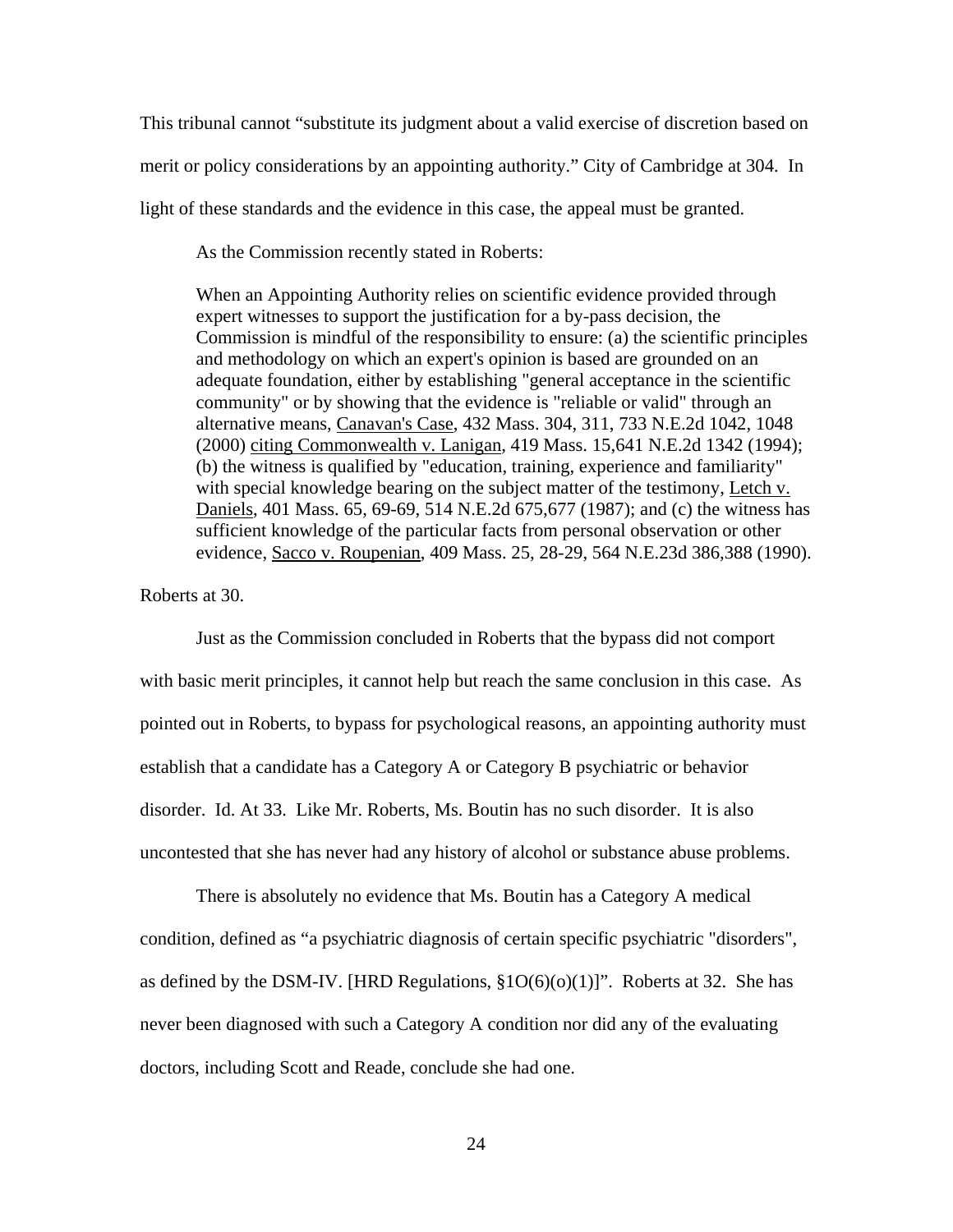The other basis for psychological disqualification is a Category B psychiatric medical condition, which includes (a) any "history" of a "psychiatric condition, behavior disorder, or substance abuse problem not covered by Category A", which "may or may not" be disqualifying depending on its "severity and degree", based on that individual's "current status, prognosis, and ability to respond to the stressors of the job" [HRD Regulations,  $\S10(6)(0)(2)(a)$ ] and (b) "any other psychiatric condition that results in an individual not being able to perform as a police officer." [HRD Regulations, § 1  $0(6)(0)(2)$  (b)].

Despite all of their negative assessments of Ms. Boutin, neither Dr. Scott nor Dr. Reade actually finds that she either had a history of a "psychiatric condition, behavior disorder, or substance abuse problem not covered by Category A," or "any psychiatric condition that results in an individual not being able to perform as a police officer." Rather, they appear to misconstrue the application of the mandated HRD criteria to BPD candidates.

In this regard, the lengthy quotation from Dr. Reade's testimony at ¶ 39, above, is highly instructive. She phrases her mission not in terms of identifying disqualifying conditions, but, instead, as "to make sure candidates who are being sent to the Academy have the requisite psychological skills and resilience and the traits that would make them most likely to be successful and constructive police officers." The HRD standards are not about finding those with skills that "would make them most likely to succeed," it is about sorting out those with psychiatric conditions that result in their "not being able to perform as a police officer."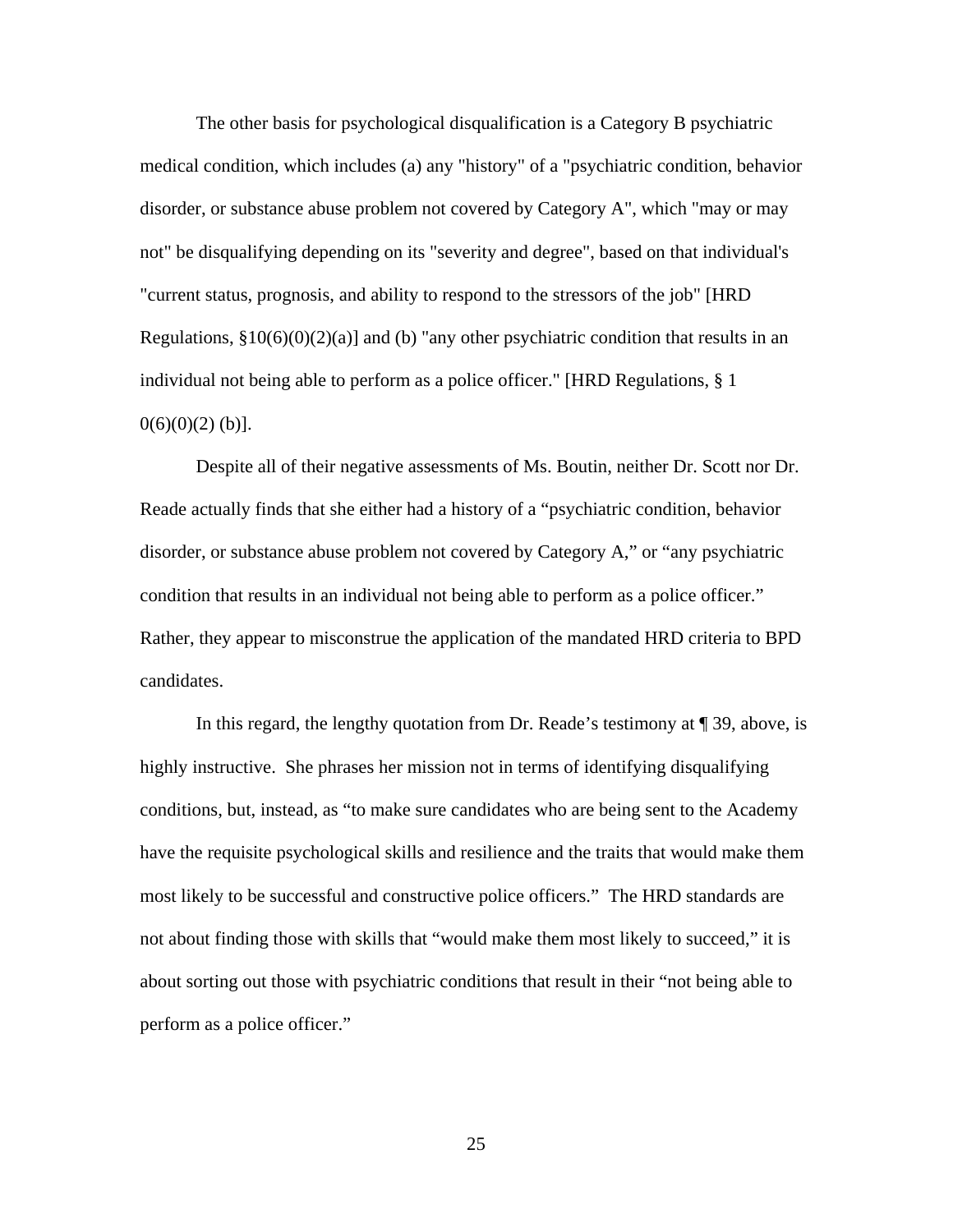While we might all agree that it would be wonderful if psychology could accurately predict who would be most likely to succeed as a police officer, there is no evidence the science has evolved that far. The best we can do, as the HRD regulations explain, is to identify those with psychiatric conditions that prevent them from being able to perform as a police officer.

In Roberts, the Commission adopted a standard for a disqualifying Category B psychiatric condition:

An applicant may be disqualified for having a Category B "psychiatric condition" so long as the applicant has a "psychiatric condition" which has manifested itself by a preponderance of scientifically reliable and credible proof of deficient mental health behavior, but not necessarily proof of a psychiatric "disorder" found within the DSM-IV.

Roberts at 34. The question thus becomes whether the BPD has satisfied its burden of showing that Ms. Boutin has a "psychiatric condition which has manifested itself by a preponderance of scientifically reliable and credible proof of deficient mental health behavior." Manifestly, it has failed to do so.

 What triggered all of Ms. Boutin's difficulties here were the results of her first round of psychological testing. That first round of tests continued to plague her throughout the subsequent rounds of interviews, even though all experts conceded that by the third and fourth rounds, her test results were well within the norms. The second, third and fourth reports of both Scott and Reade are replete with references to earlier test results and interviews. Ms. Boutin had become persona not grata.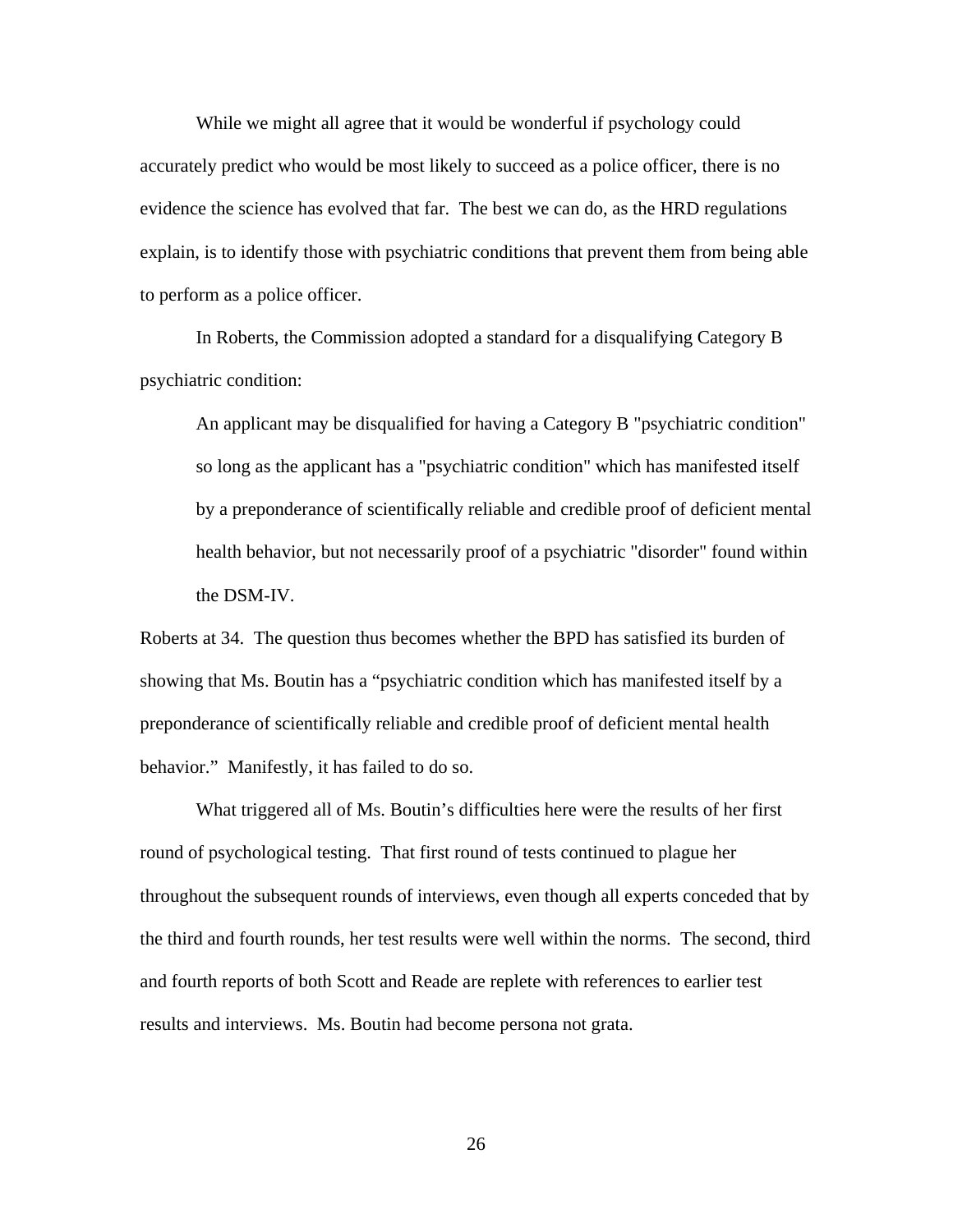Just as Dr. Reade read into Mr. Roberts' relatively innocuous life supposed evidence justifying his bypass, so too did Dr. Scott and Dr. Reade mistakenly cast Ms. Boutin as having "anti-social" traits or tendencies. As Dr. Reade concluded in her first review: "Her testing indicates a pattern of disregarding rules, conflict with authority, irritability and mood lability. Ms. Boutin's history and clinical presentation were consistent with these findings." There is virtually nothing in Ms. Boutin's history to corroborate these supposed findings. As Dr. Schaefer points out [Ex. 8 at 10], her life does not match her initial test scores: the only documentation of her supposed antisocial predilection was a single fight in high school at age 16. She has worked steadily since high school, often at two jobs, without indication of any adverse action. Nothing in her adult life indicates any problems in dealing with authority.

By the latter rounds of testing, Ms. Boutin's scores no longer trigger any need for second stage review. Yet she cannot shake the first round of tests, despite a complete lack of correlation between them and her behavior in life.

The psychiatric opinions of Dr. Reade and Dr. Scott are infected with the bias the Commission saw in the Roberts case. *See also Cawley v. BPD, CSC decision G1-06-95, (11/22/06) at 10,* that reference in *Cawley* is "…it is clear that Dr. Reade has unwittingly established an unattainable bar for this Appellant that appears to be tinged with personal bias." Each of Dr. Reade's opinions in this present case builds on the last. Although the testing data varied dramatically from the first to the subsequent testing rounds, there is no recognition of this fact. There is continued reference to Ms. Boutin's failure to seek psychological treatment but no indication of what she is supposed to be treated for. Nothing in the Appellant's history warrants the conclusions reached by either Dr. Reade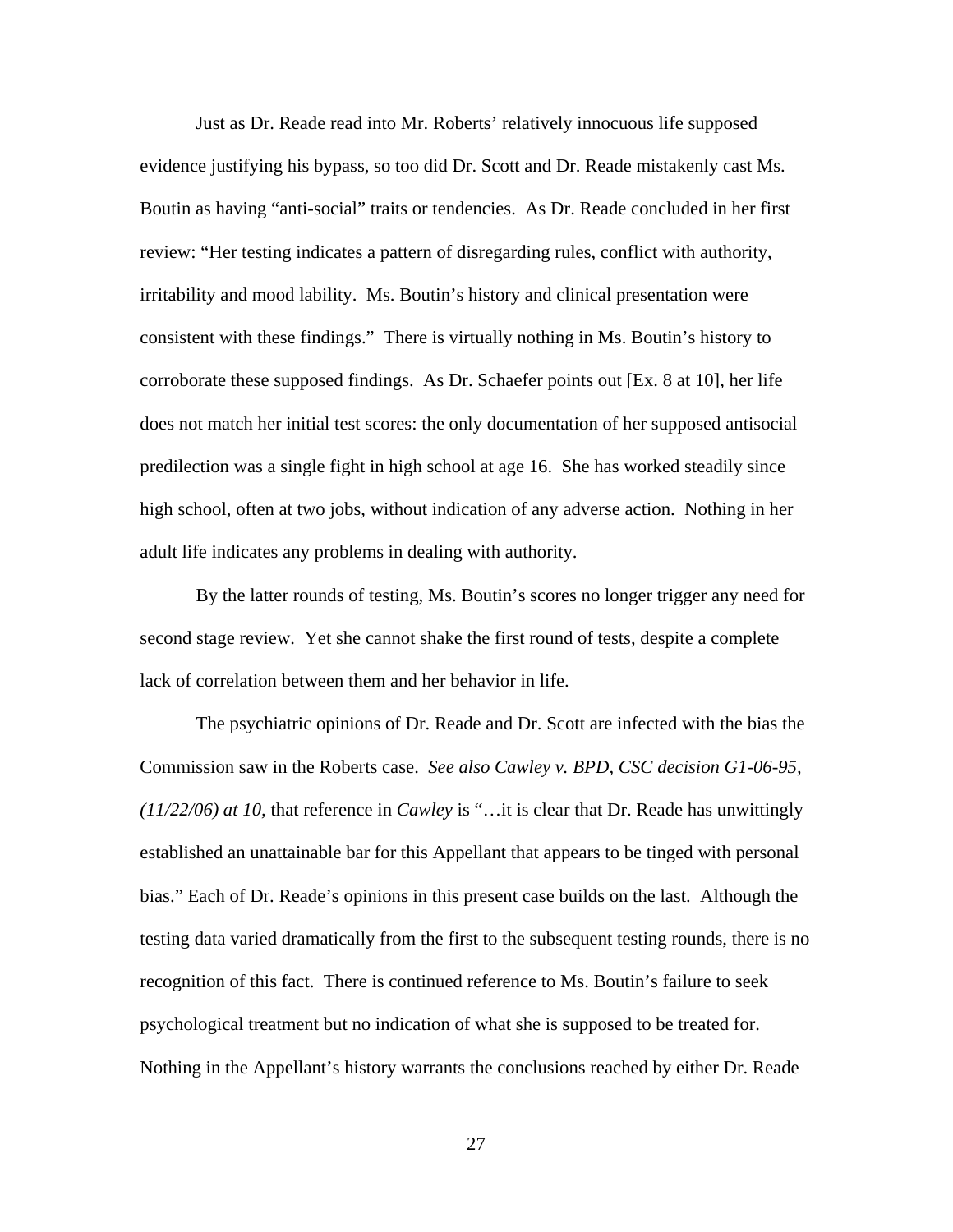or Dr. Scott. Their reports, particularly Dr. Reade's, are filled with computer-generated statements that fail to distinguish between hypothetical areas of concern and actual diagnosed psychological problems.

For all of the above-stated reasons, it is found that the Respondent has not established by a preponderance of the reliable and credible evidence in the record that it had just cause to bypass Appellant for the position of Boston Police Officer. Therefore, these appeals on Docket No. G1-06-139 and Docket No. G1-07-317 are *allowed*.

Pursuant to the powers of relief inherent in Chapter 310 of the Acts of 1993, the Commission directs that name of the Appellant, Jessica Boutin, be placed at the top of the eligibility list for original appointment to the position of Police Officer so that her name appears at the top of any current certification and list and/or the next certification and list from which the next original appointment to the position of Police Officer in the Boston Police Department shall be made, so that she shall receive at least one opportunity for consideration from the next appointment to the position of BPD police officer. The Commission further directs that, if and when Jessica Boutin is selected for appointment and commences employment as a BPD police officer, her civil service records shall be retroactively adjusted to show, for civil service seniority purposes only, as her starting date, the earliest Employment Date of the other persons employed from Certification 251238. Finally, the Commission directs that the BPD may elect to require Jessica Boutin to submit to an appropriate psychiatric medical screening in accordance with current BPD policy either (1) in the ordinary course of the medical examination process or (2) immediately upon receipt of a certification in which her name appears, as a condition to